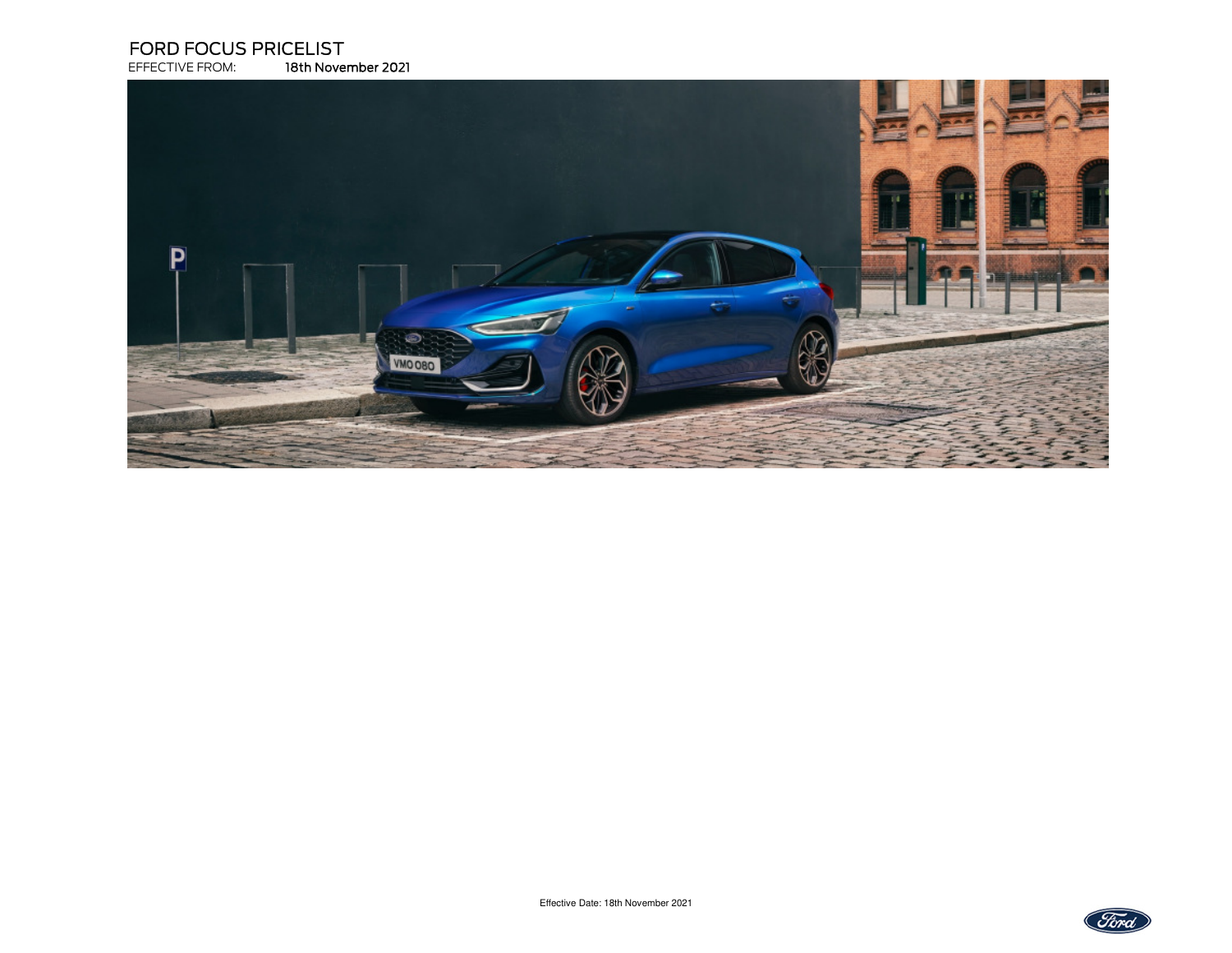## SERIES RANGE



| <b>TREND</b>                                                                                                                                   | <b>TITANIUM</b>                                                                                                                                   | <b>TITANIUM VIGNALE</b>                                                                                                                                                     | <b>ACTIVE</b>                                                                                                                                     | <b>ACTIVE VIGNALE</b>                                                                                                                                            |
|------------------------------------------------------------------------------------------------------------------------------------------------|---------------------------------------------------------------------------------------------------------------------------------------------------|-----------------------------------------------------------------------------------------------------------------------------------------------------------------------------|---------------------------------------------------------------------------------------------------------------------------------------------------|------------------------------------------------------------------------------------------------------------------------------------------------------------------|
|                                                                                                                                                | (Image has optional Matrix LED headlights)                                                                                                        | (Image has optional Matrix LED headlights)                                                                                                                                  | (Image has optional Matrix LED headlights)                                                                                                        | (Image has optional Matrix LED headlights)                                                                                                                       |
| 16" 5-spoke designer steel wheel, in Silver/Ebony<br>finish, with mini spare wheel                                                             | 16" 6x2-spoke alloys, in Dark Sparkle high gloss<br>finish, with mini spare wheel                                                                 | 17" 5x3-spoke alloys, in Pearl Grey machined finish,<br>with mini spare wheel                                                                                               | 17" 5-Spoke Alloys, in Foundry Black and machined<br>finish, with mini spare wheel                                                                | 18" 5-Spoke Alloys, Shadow Black machine<br>with mini spare wheel                                                                                                |
| Full Fixed LED headlamps with LED daytime<br>running lights                                                                                    | Full Fixed LED headlamps with LED daytime<br>running lights                                                                                       | Full Fixed LED headlamps with LED daytime<br>running lights                                                                                                                 | Full Fixed LED headlamps with LED daytime<br>running lights                                                                                       | Full Fixed LED headlamps with LED daytime<br>running lights                                                                                                      |
|                                                                                                                                                | <b>LED Rear Lights</b>                                                                                                                            | <b>LED Rear Lights</b>                                                                                                                                                      | <b>LED Rear Lights</b>                                                                                                                            | <b>LED Rear Lights</b>                                                                                                                                           |
| Electrically operated and heated door mirrors with<br>side indicators                                                                          | Electrically operated, heated, power fold door<br>mirrors with puddle lamps and side indicators                                                   | Electrically operated, heated, power fold door<br>mirrors with puddle lamps and side indicators                                                                             | Electrically operated, heated, power fold door<br>mirrors with puddle lamps and side indicators                                                   | Electrically operated, heated, power fold do<br>mirrors with puddle lamps and side indicato                                                                      |
|                                                                                                                                                |                                                                                                                                                   | Rear Privacy Glass                                                                                                                                                          | Rear Privacy Glass                                                                                                                                | Rear Privacy Glass                                                                                                                                               |
| Quickclear heated windscreen                                                                                                                   | Ouickclear heated windscreen                                                                                                                      | Ouickclear heated windscreen                                                                                                                                                | Ouickclear heated windscreen                                                                                                                      | Ouickclear heated windscreen                                                                                                                                     |
| Grill with chrome surround and silver effect<br>horizontal bars                                                                                | Grille with chrome surround and horizontal bars                                                                                                   | Grille with chrome bars and self colour surround                                                                                                                            | Rugged bodystyling kit with Active front wing<br>badges                                                                                           | Rugged bodystyling kit with Active front wir<br>badges                                                                                                           |
|                                                                                                                                                |                                                                                                                                                   |                                                                                                                                                                             | Rough road suspension with increased ride height                                                                                                  | Rough road suspension with increased ride I                                                                                                                      |
| Selectable Drive Modes                                                                                                                         | Selectable Drive Modes                                                                                                                            | Selectable Drive Modes                                                                                                                                                      | Selectable Drive Modes                                                                                                                            | Selectable Drive Modes                                                                                                                                           |
| Manual Air Conditioning                                                                                                                        | Dual-zone Electronic Air Temperature Control<br>(DEATC)                                                                                           | Dual-zone Electronic Air Temperature Control<br>(DEATC)                                                                                                                     | Dual-zone Electronic Air Temperature Control<br>(DEATC)                                                                                           | Dual-zone Electronic Air Temperature Contr<br>(DEATC)                                                                                                            |
| Ford SYNC 3 Navigation with 8" touchscreen, DAB<br>radio. Emergency Assistance, Apple Carplay &<br>Android Auto, 6 speakers & FordPass Connect | Ford SYNC 4 Navigation with 13.2" touchscreen,<br>DAB radio, Emergency Assistance, Apple Carplay &<br>Android Auto, 6 speakers & FordPass Connect | Ford SYNC 4 Navigation with 13.2" touchscreen,<br>DAB radio, Emergency Assistance, Apple Carplay &<br>Android Auto, B&O Premium Audio with 10<br>speakers, FordPass Connect | Ford SYNC 4 Navigation with 13.2" touchscreen,<br>DAB radio. Emergency Assistance, Apple Carplay &<br>Android Auto, 6 speakers & FordPass Connect | Ford SYNC 4 Navigation with 13.2" touchscr<br>DAB radio, Emergency Assistance, Apple Ca<br>Android Auto, B&O Premium Audio with 10<br>speakers, FordPass Connect |
| Cloth trim in Black with metal grey stitching                                                                                                  | Cloth trim in Black with metal grey stitching                                                                                                     | Premium seat in Ebony with full Sensico® and<br>metal grey stitching                                                                                                        | Cloth trim in Black with nordic blue stitching                                                                                                    | Premium seat in Ebony with full Sensico® a<br>metal grey stitching                                                                                               |
| Manual 4-way driver seat adjust, with manual<br>lumbar adiust                                                                                  | Manual 4-way driver seat adjust, with manual<br>lumbar adiust                                                                                     | Power 4-way driver seat adjust, with power lumbar<br>adiust                                                                                                                 | Manual 4-way driver seat adiust, with manual<br>lumbar adiust                                                                                     | Power 4-way driver seat adjust, with power<br>adiust                                                                                                             |
| Manual 4-way passenger seat adjust (2-way on<br>mHEV)                                                                                          | Manual 4-way passenger seat adjust (2-way on<br>mHEV)                                                                                             | Manual 4-way passenger seat adjust (2-way on<br>mHEV)                                                                                                                       | Manual 4-way passenger seat adjust (2-way on<br>mHEV)                                                                                             | Manual 4-way passenger seat adjust (2-wa<br>mHEV)                                                                                                                |
|                                                                                                                                                |                                                                                                                                                   | Heated front seats and steering wheel                                                                                                                                       |                                                                                                                                                   | Heated front seats and steering wheel                                                                                                                            |
|                                                                                                                                                | Keyless Entry and Keyless Start                                                                                                                   | Keyless Entry and Keyless Start                                                                                                                                             | Keyless Entry and Keyless Start                                                                                                                   | Keyless Entry and Keyless Start                                                                                                                                  |
| Cruise Control inc. Adjustable Speed Limiter                                                                                                   | Cruise Control inc. Adjustable Speed Limiter                                                                                                      | Cruise Control inc. Adjustable Speed Limiter                                                                                                                                | Cruise Control inc. Adjustable Speed Limiter                                                                                                      | Cruise Control inc. Adjustable Speed Limiter                                                                                                                     |
| Front and Rear Parking Sensors                                                                                                                 | Front and Rear Parking Sensors                                                                                                                    | Front and Rear Parking Sensors                                                                                                                                              | Front and Rear Parking Sensors                                                                                                                    | Front and Rear Parking Sensors                                                                                                                                   |
| Lane-Keeping Aid with Lane-Keeping Assist                                                                                                      | Lane-Keeping Aid with Lane-Keeping Assist                                                                                                         | Lane-Keeping Aid with Lane-Keeping Assist                                                                                                                                   | Lane-Keeping Aid with Lane-Keeping Assist                                                                                                         | Lane-Keeping Aid with Lane-Keeping Assist                                                                                                                        |
| Pre-Collision Assist with Autonomous Emergency<br>Braking and Pedestrian/Cyclist detection                                                     | Pre-Collision Assist with Autonomous Emergency<br>Braking and Pedestrian/Cyclist detection                                                        | Pre-Collision Assist with Autonomous Emergency<br>Braking and Pedestrian/Cyclist detection                                                                                  | Pre-Collision Assist with Autonomous Emergency<br>Braking and Pedestrian/Cyclist detection                                                        | Pre-Collision Assist with Autonomous Emer<br>Braking and Pedestrian/Cyclist detection                                                                            |
| 4.2" Colour TFT Ice Blue illumination Analogue<br>Cluster with Trip Computer                                                                   | 4.2" Colour TFT Ice Blue illumination Analogue<br>Cluster with Trip Computer                                                                      | 12.3" Full Digital Cluster                                                                                                                                                  | 4.2" Colour TFT Ice Blue illumination Analogue<br>Cluster with Trip Computer                                                                      | 12.3" Full Digital Cluster                                                                                                                                       |



MyKey MyKey MyKey MyKey

Load through ski hatch

Wireless Charging



#### ACTIVE(Image has optional Matrix LED headlights)

## ACTIVE VIGNALE(Image has optional Matrix LED headlights) 18" 5-Spoke Alloys, Shadow Black machined finish, with mini spare wheelFull Fixed LED headlamps with LED daytime

Electrically operated, heated, power fold door mirrors with puddle lamps and side indicatorss and the contract of the Rear Privacy Glass Rear Privacy Glass Rear Privacy Glass Rear Privacy Glass Rear Privacy Glass Rear Privacy Glass Rear Privacy Glass Rear Privacy Glass Rear Privacy Glass Rear Privacy Glass Rear P Rough road suspension with increased ride height Rough road suspension with increased ride height Ford SYNC 4 Navigation with 13.2'' touchscreen, DAB radio, Emergency Assistance, Apple Carplay & Android Auto, B&O Premium Audio with 10 speakers, FordPass Connect Cloth trim in Black with nordic blue stitching Premium seat in Ebony with full Sensico® and metal grey stitching Power 4-way driver seat adjust, with power lumbar adjust Manual 4-way passenger seat adjust (2-way on mHEV) Heated front seats and steering wheel Lane-Keeping Aid with Lane-Keeping Assist Lane-Keeping Aid with Lane-Keeping Assist Lane-Keeping Aid with Lane-Keeping Assist Lane-Keeping Aid with Lane-Keeping Assist Lane-Keeping Aid with Lane-Keeping Assist Pre-Collision Assist with Autonomous Emergency Braking and Pedestrian/Cyclist detectionThatcham Alarm with Power Door Dead Locks Thatcham Alarm with Power Door Dead Locks Thatcham Alarm with Power Door Dead Locks Thatcham Alarm with Power Door Dead Locks Thatcham Alarm with Power Door Dead Locks Thatcham Ala h example a polished twin tailpipe **Polished twin tailpipe** Polished twin tailpipe Load through ski hatch

On the Road\* From:£22,965.00



Wireless Charging

Effective Date: 18th November 2021





MyKey

\* Recommended 'On the road' price includes one years road fund licence, DVLA first registration fee £55 and an estimated £25 for number plates.Images shown for illustrative purposes only. Body colours shown may be optional (at additional cost). See colour options page for more information.

 $25.00$   $27.24.215.00$   $226.415.00$   $226.415.00$   $226.415.00$   $226.415.00$   $226.415.00$   $226.415.00$   $226.415.00$   $226.415.00$   $226.415.00$   $226.415.00$   $226.415.00$   $226.415.00$   $226.415.00$   $226.415.00$   $226.415.00$   $22$ 

On the Road\* From: On the Road\* From: On the Road\* From: On the Road\* From: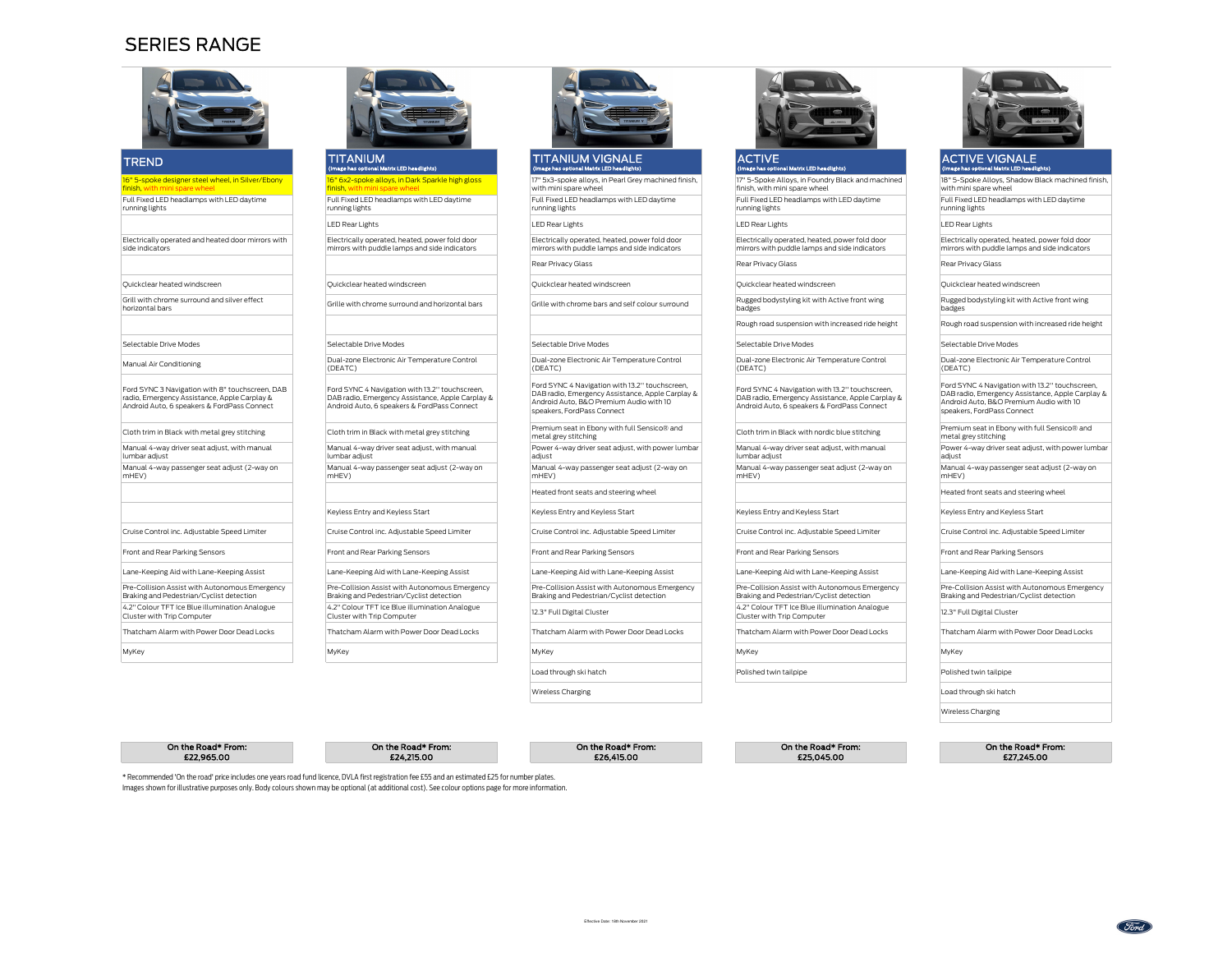## SERIES RANGE



#### ST-LINE(Image has optional Matrix LED headlights)

 17" 5-spoke alloys, in Rock Metallic finish, with mini spare wheel

 Full Fixed LED headlamps with LED daytime running lights

LED Rear Lights

Electrically operated, heated, power fold door mirrors with puddle lamps and side indicators

Rear Privacy Glass

Quickclear heated windscreen

Unique ST-Line grille, full bodystyling kit, and large body coloured rear spoiler

Sports tuned suspension

Selectable Drive Modes

Dual-zone Electronic Air Temperature Control (DEATC)

Ford SYNC 4 Navigation with 13.2'' touchscreen, DAB radio, Emergency Assistance, Apple Carplay & Android Auto, 6 speakers & FordPass Connect

Cloth trim in Black with red stitching

Manual 4-way driver seat adjust, with manual lumbar adjust

 Manual 4-way passenger seat adjust (2-way on mHEV)

#### Keyless Entry and Keyless Start

Front and Rear Parking Sensors

Pre-Collision Assist with Autonomous Emergency

Braking and Pedestrian/Cyclist detection4.2" Colour TFT Ice Blue illumination Analogue

Cluster with Trip Computer

MyKey

Polished twin tailpipe



#### ST-LINE VIGNALE(Image has optional Matrix LED headlights)

 18" 5x3-Spoke Alloys, in Pearl Grey, high gloss machined finish, with mini spare wheel Full Fixed LED headlamps with LED daytime running lights

s the contract of the LED Rear Lights that the contract of the LED Rear Lights that the LED Rear Lights that the LED Rear Lights that the LED Rear Lights that the LED Rear Lights that the LED Rear Lights that the LED Rear

Electrically operated, heated, power fold door mirrors with puddle lamps and side indicators

Quickclear heated windscreen Quickclear heated windscreen

Unique ST-Line grille, full bodystyling kit, and large body coloured rear spoiler

Dual-zone Electronic Air Temperature Control (DEATC)

Ford SYNC 4 Navigation with 13.2'' touchscreen, DAB radio, Emergency Assistance, Apple Carplay & Android Auto, B&O Premium Audio with 10 speakers, FordPass Connect

Premium seat in Ebony with full Sensico® and red stitching

Power 4-way driver seat adjust, with power lumbar adjust

 Manual 4-way passenger seat adjust (2-way on mHEV)

Keyless Entry and Keyless Start Keyless Entry and Keyless Start

Cruise Control inc. Adjustable Speed Limiter Cruise Control inc. Adjustable Speed Limiter Cruise Control inc. Adjustable Speed Limiter

Front and Rear Parking Sensors Front and Rear Parking Sensors Front and Rear Parking Sensors

Lane-Keeping Aid with Lane-Keeping Assist Lane-Keeping Aid with Lane-Keeping Assist Lane-Keeping Aid with Lane-Keeping Assist Pre-Collision Assist with Autonomous Emergency

Braking and Pedestrian/Cyclist detection

y the control of the MyKey MyKey (MyKey MyKey MyKey MyKey MyKey MyKey MyKey MyKey MyKey MyKey MyKey MyKey MyKey MyKey MyKey MyKey MyKey MyKey MyKey MyKey MyKey MyKey MyKey MyKey MyKey MyKey MyKey MyKey MyKey MyKey MyKey My

Polished twin tailpipe **Red brake calipers** Red brake calipers

Red brake calipers

Load through ski hatch

Wireless Charging

### **ST**

kit

 19" 5x2-Spoke Alloys, Magnetite matte finish, with mini spare wheelDynamic Matrix LED Headlamps including Glare Free

Lighting

Electrically operated, heated, power fold door mirrors with puddle lamps and side indicators

Rear Privacy Glass Rear Privacy Glass

Unique ST upper & lower grille with full bodystyling

Sports tuned suspension Unique ST sport suspension with Limited Slip Differential

Selectable Drive Modes **Selectable Drive Modes** 

Dual-zone Electronic Air Temperature Control (DEATC)

Ford SYNC 4 Navigation with 13.2'' touchscreen, DAB radio, Emergency Assistance, Apple Carplay & Android Auto, B&O Premium Audio with 10 speakers, FordPass Connect

Ford Performance seat in Ebony with partial Sensico® and red stitching

Power 6-way driver seat adjust, with power lumbar adiust

 Power 6-way passenger seat adjust, with power lumbar adjust

Heated front seats and steering wheel Heated front seats and steering wheel

Rear View Camera

Pre-Collision Assist with Autonomous Emergency Braking and Pedestrian/Cyclist detection

12.3" Full Digital Cluster 12.3" Full Digital Cluster

Thatcham Alarm with Power Door Dead Locks Thatcham Alarm with Power Door Dead Locks Thatcham Alarm with Power Door Dead Locks

## Load through ski hatch

Wireless Charging

On the Road\* From:£25,045.00

#### On the Road\* From: On the Road\* From: £27,245.00 £34,385.00

\* Recommended 'On the road' price includes one years road fund licence, DVLA first registration fee £55 and an estimated £25 for number plates.Images shown for illustrative purposes only. Body colours shown may be optional (at additional cost). See colour options page for more information.

Find.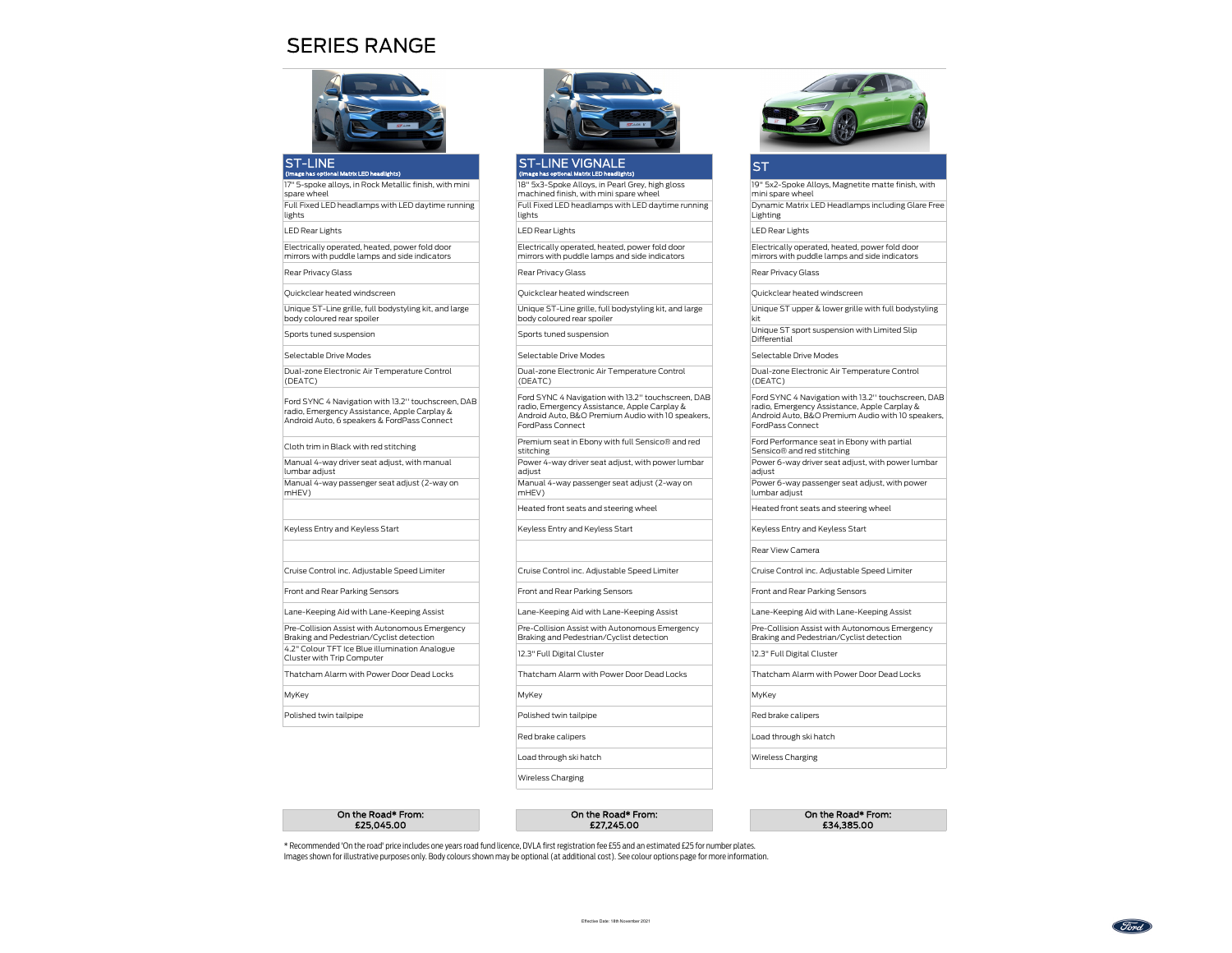## MODEL PRICES

|                                    |                  |                                                      |                            |                                         |                          |                          |                 | CO <sub>2</sub>              | <b>Basic</b>                                  | Total                                               | + Manufacturers'                          |                                |                                |
|------------------------------------|------------------|------------------------------------------------------|----------------------------|-----------------------------------------|--------------------------|--------------------------|-----------------|------------------------------|-----------------------------------------------|-----------------------------------------------------|-------------------------------------------|--------------------------------|--------------------------------|
| <b>Serles</b>                      | <b>Bodystyle</b> | <b>Engine</b>                                        | Fuel                       | Transmission                            | <b>Emission</b><br>Level | <b>Drive</b>             | <b>VED Band</b> | <b>Emissions</b><br>(g/km) Ø | Recommended<br><b>Retail Price £</b><br>(RRP) | Recommended<br><b>Retail Price £</b><br>(Incl. VAT) | <b>Recommended On</b><br>the Road Price £ | * Monthly<br><b>BIK at 20%</b> | * Monthly<br><b>BIK at 40%</b> |
| Trend                              | 5 door           | 1.0L EcoBoost 125PS                                  | Petrol                     | 6 Speed                                 | Furo 6d                  | <b>FWD</b>               | G               | 121                          | £18,920.83                                    | £22,705.00                                          | £22,965.00                                | £106.07                        | £212.15                        |
| Trend                              | 5 door           | 1.0L EcoBoost 125PS mHEV                             | Petrol mHEV                | 7 Speed PowerShift                      | Euro 6d                  | <b>FWD</b>               | G               | 122                          | £20,504.17                                    | £24,605.00                                          | £24,855.00                                | £114.94                        | £229.88                        |
| Trend                              | 5 door           | 1.5L EcoBlue 120PS                                   | Diesel                     | 8 Speed Automatic                       | Euro 6d                  | <b>FWD</b>               | G               | 120                          | £20,445.83                                    | £24,535.00                                          | £24,795.00                                | £114.61                        | £229.23                        |
| Trend                              | Estate           | 1.0L EcoBoost 125PS                                  | Petrol                     | 6 Speed                                 | Furo 6d                  | <b>FWD</b>               | G               | 125                          | £19,887.50                                    | £23,865.00                                          | £24,125.00                                | £115.47                        | £230.94                        |
| Trend                              | Estate           | 1.0L EcoBoost 125PS mHEV                             | Petrol mHEV                | 7 Speed PowerShift                      | Euro 6d                  | <b>FWD</b>               | G               | 125                          | £21,470.83                                    | £25,765.00                                          | £26,015.00                                | £124.65                        | £249.30                        |
| Trend                              | Estate           | 1.5L EcoBlue 120PS                                   | Diesel                     | 8 Speed Automatic                       | Euro 6d                  | <b>FWD</b>               | G               | 123                          | £21,520.83                                    | £25,825.00                                          | £26,085.00                                | £120.63                        | £241.27                        |
| Titanium                           | 5 door           | 1.0L EcoBoost 125PS                                  | Petrol                     | 6 Speed                                 | Euro 6d                  | <b>FWD</b>               | G               | 122                          | £19,962.50                                    | £23,955.00                                          | £24,215.00                                | £111.91                        | £223.8                         |
| Titanium                           | 5 door           | 1.0L EcoBoost 125PS mHEV                             | Petrol mHEV                | 7 Speed PowerShift                      | Euro 6d                  | <b>FWD</b><br><b>FWD</b> | G               | 123                          | £21,545.83                                    | £25,855,00                                          | £26,105.00                                | £120.77                        | £241.55                        |
| Titanium<br>Titanium               | 5 door<br>5 door | 1.0L EcoBoost 155PS mHEV<br>1.0L EcoBoost 155PS mHEV | Petrol mHEV<br>Petrol mHEV | 6 Speed<br>7 Speed PowerShift           | Euro 6d<br>Euro 6d       | <b>FWD</b>               | G<br>G          | 116<br>119                   | £21,120.83<br>£22,104.17                      | £25,345.00<br>£26,525.00                            | £25,595.00<br>£26,775.00                  | £114.17<br>£119.48             | £228.33<br>£238.95             |
| Titanium                           | 5 door           | 1.5L EcoBlue 120PS                                   | Diesel                     | 8 Speed Automatic                       | Euro 6d                  | <b>FWD</b>               | G               | 121                          | £21,487.50                                    | £25,785.00                                          | £26,045.00                                | £120.45                        | £240.89                        |
| Titanium                           | Estate           | 1.0L EcoBoost 125PS                                  | Petrol                     | 6 Speed                                 | Euro 6d                  | <b>FWD</b>               | G               | 125                          | £20,929.17                                    | £25,115.00                                          | £25,375.00                                | £121.51                        | £243.02                        |
| Titanium                           | Estate           | 1.0L EcoBoost 125PS mHEV                             | Petrol mHEV                | 7 Speed PowerShift                      | Euro 6d                  | <b>FWD</b>               | G               | 125                          | £22,512.50                                    | £27,015.00                                          | £27,265.00                                | £130.69                        | £261.39                        |
| Titanium                           | Estate           | 1.0L EcoBoost 155PS mHEV                             | Petrol mHEV                | 6 Speed                                 | Euro 6d                  | <b>FWD</b>               | G               | 119                          | £22,087.50                                    | £26,505.00                                          | £26,755.00                                | £119.39                        | £238.7                         |
| Titanium                           | Estate           | 1.0L EcoBoost 155PS mHEV                             | Petrol mHEV                | 7 Speed PowerShift                      | Euro 6d                  | <b>FWD</b>               | G               | 121                          | £23,070.83                                    | £27,685.00                                          | £27,935.00                                | £129.31                        | £258.63                        |
| Titanium                           | Estate           | 1.5L EcoBlue 120PS                                   | Diesel                     | 8 Speed Automatic                       | Euro 6d                  | <b>FWD</b>               | G               | 124                          | £22,454.17                                    | £26,945.00                                          | £27,205.00                                | £125.86                        | £251.72                        |
| Titanium Vignale 5 door            |                  | 1.0L EcoBoost 125PS                                  | Petrol                     | 6 Speed                                 | Euro 6d                  | <b>FWD</b>               | G               | 123                          | £21,795.83                                    | £26,155.00                                          | £26,415.00                                | £122.17                        | £244.35                        |
| Titanium Vignale 5 door            |                  | 1.0L EcoBoost 125PS mHEV                             | Petrol mHEV                | 7 Speed PowerShift                      | Furo 6d                  | <b>FWD</b>               | G               | 124                          | £23,379.17                                    | £28,055.00                                          | £28,305.00                                | £131.04                        | £262.08                        |
| Titanium Vignale 5 door            |                  | 1.0L EcoBoost 155PS mHEV                             | Petrol mHEV                | 6 Speed                                 | Euro 6d                  | <b>FWD</b>               | G               | 117                          | £22,954.17                                    | £27,545.00                                          | £27,795.00                                | £124.07                        | £248.13                        |
| Titanium Vignale 5 door            |                  | 1.0L EcoBoost 155PS mHEV                             | Petrol mHEV                | 7 Speed PowerShift                      | Euro 6d                  | <b>FWD</b>               | G               | 120                          | £23,937.50                                    | £28,725.00                                          | £28,975.00                                | £134.17                        | £268.33                        |
| Titanium Vignale 5 door            |                  | 1.5L EcoBlue 120PS                                   | Diesel                     | 8 Speed Automatic                       | Furo 6d                  | <b>FWD</b>               | G               | 122                          | £23,320,83                                    | £27,985.00                                          | £28,245.00                                | £130.71                        | £261.43                        |
| Titanium Vignale Estate            |                  | 1.0L EcoBoost 125PS                                  | Petrol                     | 6 Speed                                 | Euro 6d                  | <b>FWD</b>               | G               | 126                          | £22,762.50                                    | £27,315.00                                          | £27,575.00                                | £132.14                        | £264.29                        |
| Titanium Vignale Estate            |                  | 1.0L EcoBoost 125PS mHEV                             | Petrol mHEV                | 7 Speed PowerShift                      | Euro 6d                  | <b>FWD</b>               | G               | 126                          | £24,345.83                                    | £29,215.00                                          | £29,465.00                                | £141.33                        | £282.65                        |
| Titanium Vignale Estate            |                  | 1.0L EcoBoost 155PS mHEV                             | Petrol mHEV                | 6 Speed                                 | Euro 6d                  | <b>FWD</b>               | G               | 119                          | £23,920.83                                    | £28,705.00                                          | £28,955.00                                | £129.29                        | £258.57                        |
| Titanium Vignale Estate            |                  | 1.0L EcoBoost 155PS mHEV                             | Petrol mHEV                | 7 Speed PowerShift                      | Euro 6d                  | <b>FWD</b>               | G               | 122                          | £24,904.17                                    | £29,885.00                                          | £30,135.00                                | £139.58                        | £279.16                        |
| Titanium Vignale Estate            |                  | 1.5L EcoBlue 120PS                                   | Diesel                     | 8 Speed Automatic                       | Euro 6d                  | <b>FWD</b>               | G               | 124                          | £24,287.50                                    | £29,145.00                                          | £29,405.00                                | £136.13                        | £272.25                        |
| Active                             | 5 door           | 1.0L EcoBoost 125PS                                  | Petrol                     | 6 Sneed                                 | Furo 6d                  | <b>FWD</b>               | G               | 129                          | £20,654.17                                    | £24,785.00                                          | £25,045.00                                | £119.92                        | £239.83                        |
| Active                             | 5 door           | 1.0L EcoBoost 125PS mHEV                             | Petrol mHEV                | 7 Speed PowerShift                      | Euro 6d                  | <b>FWD</b>               | G               | 129                          | £22,237.50                                    | £26,685.00                                          | £26,935.00                                | £129.10                        | £258.20                        |
| Active                             | 5 door           | 1.0L EcoBoost 155PS mHEV                             | Petrol mHEV                | 6 Speed                                 | Euro 6d                  | <b>FWD</b>               | G               | 118                          | £21,812.50                                    | £26,175.00                                          | £26,425.00                                | £117.90                        | £235.80                        |
| Active                             | 5 door           | 1.0L EcoBoost 155PS mHEV                             | Petrol mHFV                | 7 Speed PowerShift                      | Furo 6d                  | <b>FWD</b>               | G               | 125                          | £22,795.83                                    | £27,355,00                                          | £27,605,00                                | £132.34                        | £264.67                        |
| Active                             | 5 door           | 1.5L EcoBlue 120PS                                   | Diesel                     | 8 Speed Automatic                       | Euro 6d                  | <b>FWD</b>               | G               | 126                          | £22,179.17                                    | £26,615.00                                          | £26,875.00                                | £128.76                        | £257.52                        |
| Active                             | Estate           | 1.0L EcoBoost 125PS                                  | Petrol                     | 6 Speed                                 | Euro 6d                  | <b>FWD</b>               | н               | 131                          | £21,620.83                                    | £25,945.00                                          | £26,245.00                                | £129.85                        | £259.70                        |
| Active                             | Estate           | 1.0L EcoBoost 125PS mHEV                             | Petrol mHEV                | 7 Speed PowerShift                      | Euro 6d                  | <b>FWD</b>               | H               | 131                          | £23,204.17                                    | £27,845.00                                          | £28,135.00                                | £139.35                        | £278.70                        |
| Active<br>Active                   | Estate<br>Estate | 1.0L EcoBoost 155PS mHEV<br>1.0L EcoBoost 155PS mHEV | Petrol mHEV<br>Petrol mHEV | 6 Speed<br>7 Speed PowerShift           | Euro 6d<br>Euro 6d       | <b>FWD</b><br><b>FWD</b> | G<br>G          | 120<br>126                   | £22,779.17<br>£23,762.50                      | £27,335.00<br>£28,515.00                            | £27,585.00<br>£28,765.00                  | £127.68<br>£137.94             | £255.36<br>£275.89             |
| Active                             | Estate           | 1.5L EcoBlue 120PS                                   | Diesel                     | 8 Speed Automatic                       | Euro 6d                  | <b>FWD</b>               | G               | 128                          | £23,145.83                                    | £27,775.00                                          | £28,035.00                                | £134.37                        | £268.73                        |
|                                    |                  |                                                      |                            |                                         |                          |                          |                 |                              |                                               |                                                     |                                           |                                |                                |
| Active Vignale                     | 5 door<br>5 door | 1.0L EcoBoost 125PS<br>1.01 FroBoost 125PS mHFV      | Petrol<br>Petrol mHEV      | 6 Speed<br>7 Speed PowerShift           | Euro 6d<br>Euro 6d       | <b>FWD</b><br><b>FWD</b> | G<br>G          | 129<br>130                   | £22,487.50<br>£24,070.83                      | £26,985.00<br>£28,885.00                            | £27,245.00<br>£29,135.00                  | £130.55<br>£144.55             | £261.10<br>£289.10             |
| Active Vignale<br>Active Vignale   | 5 door           | 1.0L EcoBoost 155PS mHEV                             | Petrol mHFV                | 6 Speed                                 | Furo 6d                  | <b>FWD</b>               | G               | 118                          | £23.645.83                                    | £28,375.00                                          | £28,625.00                                | £127.80                        | £255.60                        |
| Active Vignale                     | 5 door           | 1.0L EcoBoost 155PS mHEV                             | Petrol mHEV                | 7 Speed PowerShift                      | Euro 6d                  | <b>FWD</b>               | G               | 125                          | £24,629.17                                    | £29,555.00                                          | £29,805.00                                | £142.97                        | £285.94                        |
| Active Vignale                     | 5 door           | 1.5L EcoBlue 120PS                                   | Diesel                     | 8 Speed Automatic                       | Euro 6d                  | <b>FWD</b>               | G               | 127                          | £24.012.50                                    | £28,815.00                                          | £29.075.00                                | £139.39                        | £278.79                        |
| Active Vignale                     | Estate           | 1.0L EcoBoost 125PS                                  | Petrol                     | 6 Speed                                 | Euro 6d                  | <b>FWD</b>               | H               | 131                          | £23,454.17                                    | £28,145.00                                          | £28,445.00                                | £140.85                        | £281.70                        |
| <b>Active Vignale</b>              | Estate           | 1.0L EcoBoost 125PS mHEV                             | Petrol mHEV                | 7 Speed PowerShift                      | Euro 6d                  | <b>FWD</b>               | н               | 132                          | £25,037.50                                    | £30,045.00                                          | £30,335.00                                | £150.35                        | £300.70                        |
| Active Vignale                     | Estate           | 1.0L EcoBoost 155PS mHEV                             | Petrol mHEV                | 6 Speed                                 | Euro 6d                  | <b>FWD</b>               | G               | 120                          | £24,612.50                                    | £29,535.00                                          | £29,785.00                                | £137.95                        | £275.89                        |
| Active Vignale                     | Estate           | 1.0L EcoBoost 155PS mHEV                             | Petrol mHEV                | 7 Speed PowerShift                      | Euro 6d                  | <b>FWD</b>               | G               | 127                          | £25,595.83                                    | £30,715.00                                          | £30,965.00                                | £148.58                        | £297.15                        |
| Active Vignale                     | Estate           | 1.5L EcoBlue 120PS                                   | Diesel                     | 8 Speed Automatic                       | Euro 6d                  | <b>FWD</b>               | G               | 128                          | £24,979.17                                    | £29,975.00                                          | £30,235.00                                | £145.00                        | £290.00                        |
| ST-Line                            | 5 door           | 1.0L EcoBoost 125PS                                  | Petrol                     | 6 Speed                                 | Euro 6d                  | <b>FWD</b>               | G               | 124                          | £20,654.17                                    | £24.785.00                                          | £25,045,00                                | £115.78                        | £231.56                        |
| ST-Line                            | 5 door           | 1.0L EcoBoost 125PS mHEV                             | Petrol mHEV                | 7 Speed PowerShift                      | Euro 6d                  | <b>FWD</b>               | G               | 125                          | £22,237.50                                    | £26,685.00                                          | £26,935.00                                | £129.10                        | £258.20                        |
| ST-Line                            | 5 door           | 1.0L EcoBoost 155PS mHEV                             | Petrol mHEV                | 6 Speed                                 | Euro 6d                  | <b>FWD</b>               | G               | 117                          | £21,812.50                                    | £26,175.00                                          | £26,425.00                                | £117.90                        | £235.80                        |
| ST-Line                            | 5 door           | 1.0L EcoBoost 155PS mHEV                             | Petrol mHEV                | 7 Speed PowerShift                      | Euro 6d                  | <b>FWD</b>               | G               | 120                          | £22,795.83                                    | £27,355.00                                          | £27,605.00                                | £127.77                        | £255.55                        |
| ST-Line                            | 5 door           | 1.5L EcoBlue 120PS                                   | Diesel                     | 8 Speed Automatic                       | Euro 6d                  | <b>FWD</b>               | G               | 123                          | £22,179.17                                    | £26,615.00                                          | £26,875.00                                | £124.32                        | £248.64                        |
| ST-Line                            | Estate           | 1.0L EcoBoost 125PS                                  | Petrol                     | 6 Speed                                 | Euro 6d                  | <b>FWD</b>               | G               | 130                          | £21,620.83                                    | £25,945.00                                          | £26,205.00                                | £129.85                        | £259.70                        |
| ST-Line                            | Estate           | 1.0L EcoBoost 125PS mHEV                             | Petrol mHEV                | 7 Speed PowerShift                      | Euro 6d                  | <b>FWD</b>               | G               | 130                          | £23.204.17                                    | £27,845.00                                          | £28,095,00                                | £139.35                        | £278.70                        |
| ST-Line                            | Estate           | 1.0L EcoBoost 155PS mHEV                             | Petrol mHEV                | 6 Speed                                 | Euro 6d                  | <b>FWD</b>               | G               | 120                          | £22,779.17                                    | £27,335.00                                          | £27,585.00                                | £127.68                        | £255.36                        |
| ST-Line<br>ST-Line                 | Estate<br>Estate | 1.0L EcoBoost 155PS mHEV<br>1.5L EcoBlue 120PS       | Petrol mHEV<br>Diesel      | 7 Speed PowerShift<br>8 Speed Automatic | Euro 6d<br>Euro 6d       | <b>FWD</b><br><b>FWD</b> | G<br>G          | 125<br>127                   | £23,762.50<br>£23,145.83                      | £28,515.00<br>£27,775.00                            | £28,765.00<br>£28,035.00                  | £137.94<br>£134.37             | £275.89<br>£268.73             |
|                                    |                  |                                                      |                            |                                         |                          |                          |                 |                              |                                               |                                                     |                                           |                                |                                |
| ST-Line Vignale<br>ST-Line Vignale | 5 door<br>5 door | 1.0L EcoBoost 125PS<br>1.0L EcoBoost 125PS mHEV      | Petrol<br>Petrol mHEV      | 6 Speed<br>7 Speed PowerShift           | Euro 6d<br>Euro 6d       | <b>FWD</b><br><b>FWD</b> | G<br>G          | 129<br>129                   | £22,487.50<br>£24,070.83                      | £26,985.00<br>£28,885.00                            | £27,245.00<br>£29,135.00                  | £130.55<br>£139.73             | £261.10<br>£279.46             |
| ST-Line Vignale                    | 5 door           | 1.0L EcoBoost 155PS mHEV                             | Petrol mHEV                | 6 Speed                                 | Euro 6d                  | <b>FWD</b>               | G               | 121                          | £23,645.83                                    | £28,375.00                                          | £28,625.00                                | £132.53                        | £265.07                        |
| ST-Line Vignale                    | 5 door           | 1.0L EcoBoost 155PS mHEV                             | Petrol mHEV                | 7 Speed PowerShift                      | Euro 6d                  | <b>FWD</b>               | G               | 124                          | £24,629.17                                    | £29,555.00                                          | £29,805.00                                | £138.04                        | £276.08                        |
| ST-Line Vignale                    | 5 door           | 1.5L EcoBlue 120PS                                   | Diesel                     | 8 Speed Automatic                       | Euro 6d                  | <b>FWD</b>               | G               | 127                          | £24,012.50                                    | £28,815.00                                          | £29,075.00                                | £139.39                        | £278.79                        |
| ST-Line Vignale                    | Estate           | 1.0L EcoBoost 125PS                                  | Petrol                     | 6 Speed                                 | Euro 6d                  | <b>FWD</b>               | н               | 135                          | £23,454.17                                    | £28,145,00                                          | £28,445.00                                | £145.55                        | £291.09                        |
| ST-Line Vignale                    | Estate           | 1.0L EcoBoost 125PS mHEV                             | Petrol mHEV                | 7 Speed PowerShift                      | Furo 6d                  | <b>FWD</b>               | H               | 134                          | £25,037.50                                    | £30,045,00                                          | £30,335.00                                | £150.35                        | £300.70                        |
| ST-Line Vignale                    | Estate           | 1.0L EcoBoost 155PS mHEV                             | Petrol mHEV                | 6 Speed                                 | Euro 6d                  | <b>FWD</b>               | G               | 124                          | £24,612.50                                    | £29,535.00                                          | £29,785.00                                | £137.95                        | £275.89                        |
| ST-Line Vignale                    | Estate           | 1.0L EcoBoost 155PS mHEV                             | Petrol mHEV                | 7 Speed PowerShift                      | Euro 6d                  | <b>FWD</b>               | G               | 129                          | £25,595.83                                    | £30,715.00                                          | £30,965.00                                | £148.58                        | £297.15                        |
| ST-Line Vignale                    | Estate           | 1.5L EcoBlue 120PS                                   | Diesel                     | 8 Speed Automatic                       | Furo 6d                  | <b>FWD</b>               | H               | 131                          | £24,979.17                                    | £29,975.00                                          | £30,275.00                                | £150.00                        | £300.00                        |
| <b>ST</b>                          | 5 door           | 2.3L EcoBoost 280PS                                  | Petrol                     | 6 Speed                                 | Euro 6d                  | <b>FWD</b>               |                 | 183                          | £27,841.67                                    | £33,410.00                                          | £34,385.00                                | £206.18                        | £412.37                        |
| <b>ST</b>                          | 5 door           | 2.3L EcoBoost 280PS                                  | Petrol                     | 7 Speed Automatic                       | Furo 6d                  | <b>FWD</b>               |                 | 182                          | £29,050.00                                    | £34,860.00                                          | £35,835.00                                | £215.12                        | £430.25                        |
| ST                                 | Estate           | 2.3L EcoBoost 280PS                                  | Petrol                     | 6 Speed                                 | Euro 6d                  | <b>FWD</b>               |                 | 183                          | £29,008.33                                    | £34,810.00                                          | £35,785.00                                | £214.82                        | £429.63                        |
| <b>ST</b>                          | Estate           | 2.3L EcoBoost 280PS                                  | Petrol                     | 7 Speed Automatic                       | Euro 6d                  | <b>FWD</b>               |                 | 182                          | £30,133.33                                    | £36,160.00                                          | £37,135.00                                | £223.14                        | £446.28                        |
|                                    |                  |                                                      |                            |                                         |                          |                          |                 |                              |                                               |                                                     |                                           |                                |                                |

O The CO2 emissions test figures shown in the table are derived from the Worldwide Harmonised Light Vehicle Test Procedure (WLTP). These figures may not reflect real life driving results, which will depend upon a number of For further information on CO2 and fuel performance please refer to our Fuel Consumption and CO2 section.<br>† Recommended On the computation of the state of the state of the face, DVLA fist registration fee £55 and an estima

If a car's list price is over £40,000 (including VAT and factory fitted options) at first registration, the customer will pay an additional VED charge (currently £325) for five years after the end of the first registration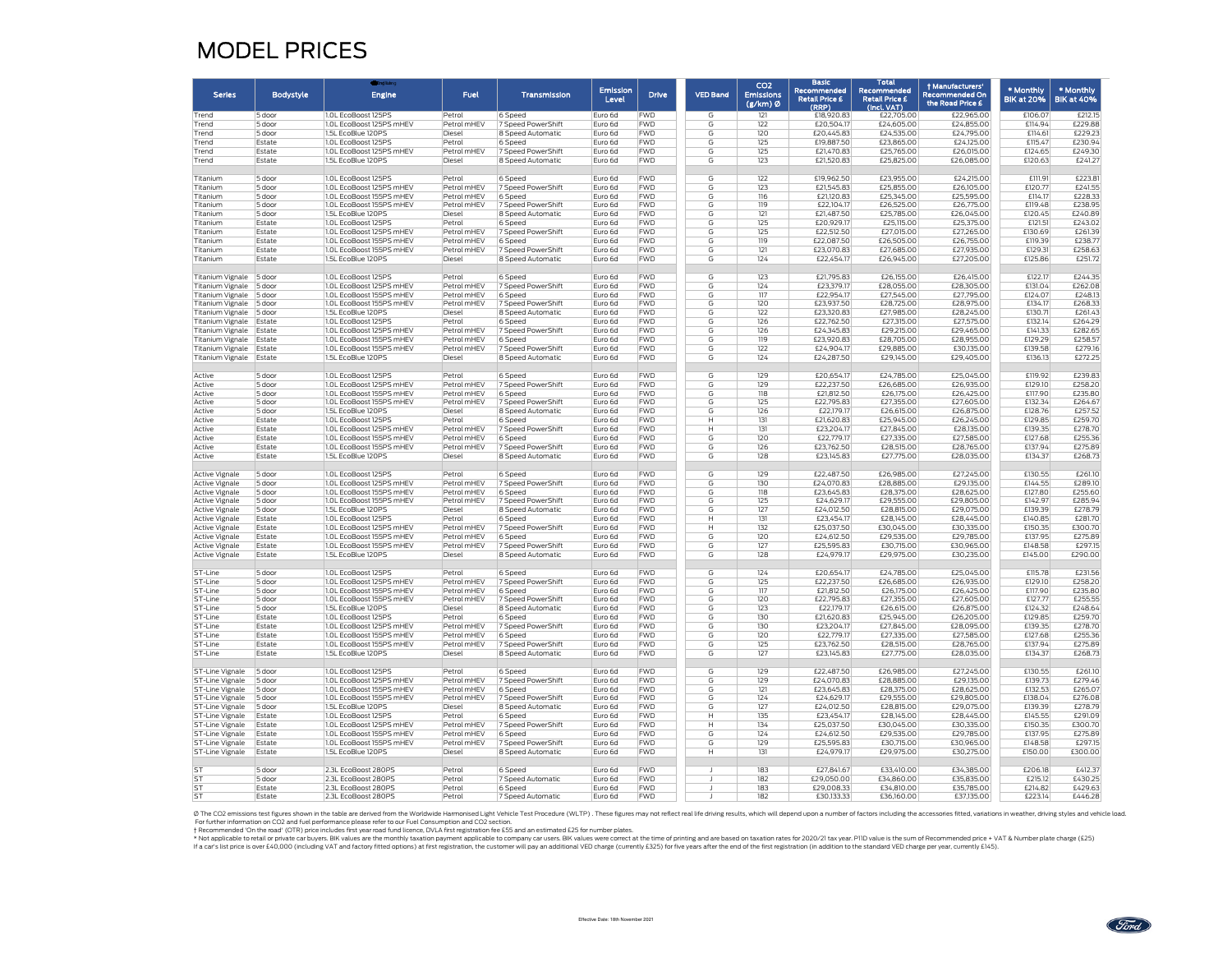# ELECTRIC TECHNOLOGY

## Which electric engines is right for you?

#### MILD HYBRID (MHEV)



#### HYBRID (FHEV)

Hybrid vehicles have two sources of power.

 They can automatically switch between conventional mode, pure electric mode (for short distances) or use both to power the vehicle as needed.

 Kuga FHEV has a battery capacity of 1.1kW which allows short term electric propulsion, a great combination between power and fuel efficiency, whilst reducing the CO2 footprint compared to a conventional engine.

臼 UG-IN HYBRI

MH

භූ

#### PLUG-IN HYBRID (PHEV)

\*\* Please see the Fuel Consumption and CO2 data available in this Pricelist

Plug In. Charge up. Improves Efficiency versus a mild hybrid or hybrid engine.

 Plug-in Hybrids have the two sources of power like a hybrid, but with a larger high voltage battery, enabling you to drive longer distances on all-electric power.

Kuga PHEV has a battery size of 14.4 kWh which gives a maximum EV range of 39 miles. This results in a combined average fuel economy up to 282.5 mpg and only 23 g/km CO2\*\*.

## Charging the battery

#### MILD HYBRID AND HYBRID

 There's no need to plug in your vehicle for charging. Hybrid vehicles are able to recharge the battery in two ways:

1) Regenerative braking2) Conventional engine

The conventional engine powers the generator which transforms mechanical energy into electrical energy to charge the battery.

## plugged-in to charge. Once the battery is depleted, the vehicle behaves like a conventional hybrid with

All four electric vehicle types use regenerative braking to charge the battery. While braking, the motor is still spinning even though the car is trying to slow down.



Regenerative braking captures this typically wasted energy to create electricity, which charges the battery.



## Plug in charging options

The larger battery in Plug-in Hybrids can be

the engine running when required.

#### 230V Wall outlet

PLUG-IN HYBRID

 Plug-in Hybrids and All-Electric vehicles can be charged on a 230V outlet (16A), which is the standard electrical socket in most UK households. This takes approximately 6 hours to charge the battery.

#### Wall box

 For faster charging at home you can install a compatible wall box, which is capable of charging your vehicle in approximately 3.5 hours.

#### PHEV Home Wall box

 Fully installed EV Box 400V (32A) is available as an accessory. Available as an accessory



Public charging stations

Public charging stations, available in many cities and work places. The price and charging capability

⊜







vary.

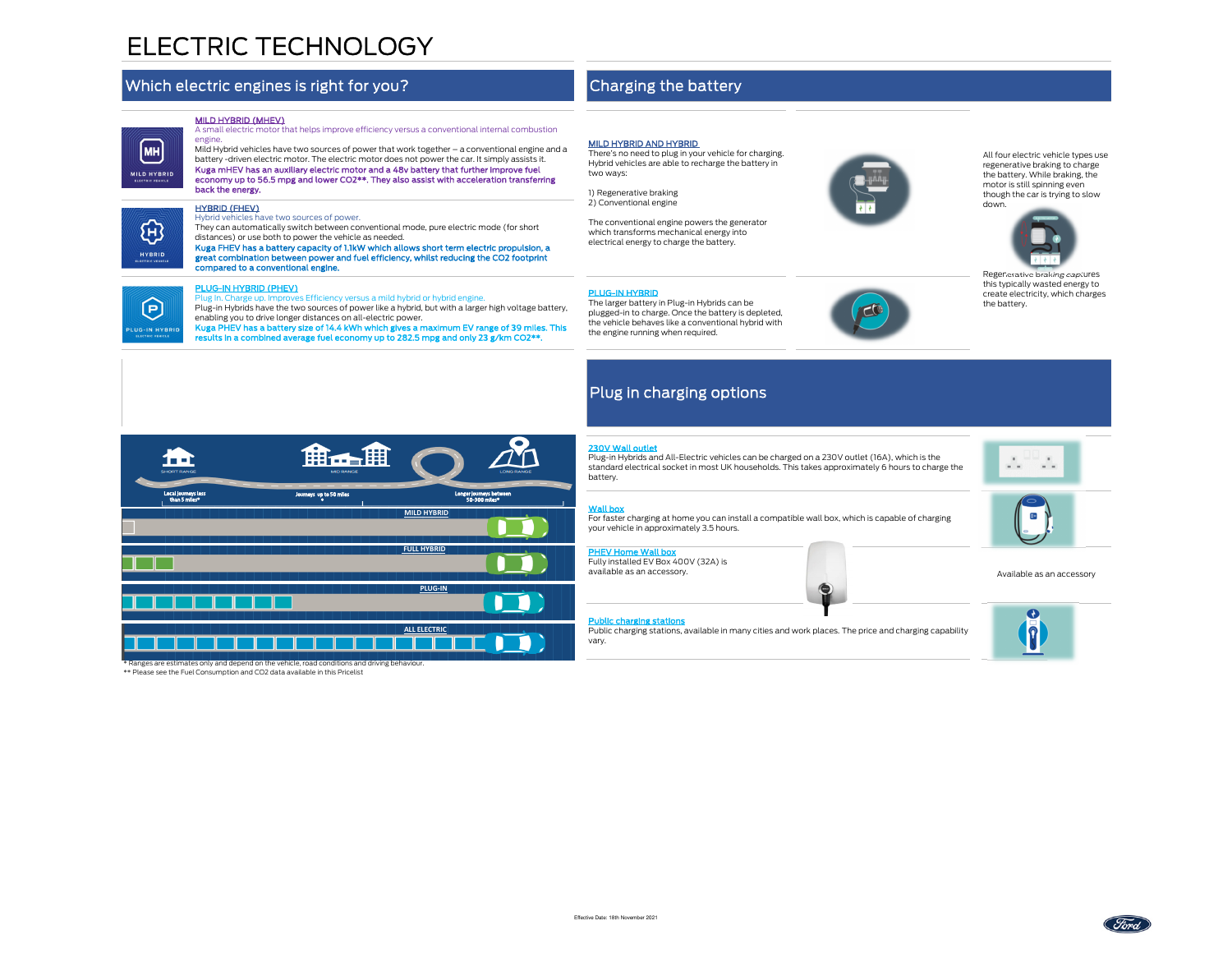## **OPTIONS**

|                                                                                                                                                                                                                           | Trend                    | Titanium | Titanium<br>Vignale | Active  | Active<br>Vignale | ST-Line     | ST-Line<br>Vignale | 5           | <b>Basic</b><br>Recommended<br><b>Retail Price £</b><br>(RRP) | <b>Total</b><br>Recommended<br>Retail Price £ (Incl.<br>VAT) |
|---------------------------------------------------------------------------------------------------------------------------------------------------------------------------------------------------------------------------|--------------------------|----------|---------------------|---------|-------------------|-------------|--------------------|-------------|---------------------------------------------------------------|--------------------------------------------------------------|
| <b>Standalone Option Availability</b>                                                                                                                                                                                     |                          |          |                     |         |                   |             |                    |             |                                                               |                                                              |
| Dynamic Matrix LED Headlamps including Glare Free Lighting                                                                                                                                                                |                          | ÷.       | O                   | $\sim$  | $\circ$           | $\sim$      | $\circ$            | $\mathsf S$ | £791.67                                                       | £950.00                                                      |
| Hands-free tailgate<br>(Estate only)                                                                                                                                                                                      | $\sim$                   | $\sim$   | ă.                  | à.      | u.                | à.          | ä.                 | $\circ$     | £333.33                                                       | £400.00                                                      |
| Head-up display                                                                                                                                                                                                           | $\overline{\phantom{a}}$ | ÷.       | $\circ$             | Ξ.      | O                 | ÷.          | $\circ$            | $\circ$     | £333.33                                                       | £400.00                                                      |
| Privacy Glass                                                                                                                                                                                                             | $\circ$                  | $\circ$  | S                   | S       | S                 | $\mathsf S$ | $\mathsf S$        | $\sf S$     | £208.33                                                       | £250.00                                                      |
| Openable Panorama Roof<br>(excludes roof rails on 5 Door Active series)                                                                                                                                                   | $\overline{\phantom{a}}$ | $\circ$  | $\circ$             | $\circ$ | $\circ$           | $\circ$     | $\circ$            | $\circ$     | £829.17                                                       | £995.00                                                      |
| Comfort Seats:<br>Manual 18-way driver and 6-way passenger seat adjustment.<br>(Not available with mHEV engine)                                                                                                           | L.                       | $\circ$  | Ц,                  | $\circ$ | L.                | $\circ$     | ÷.                 | L.          | £250.00                                                       | £300.00                                                      |
| BLIS (Blind Sport Information System) with Trailer Coverage                                                                                                                                                               | $\overline{\phantom{a}}$ | $\circ$  | O                   | $\circ$ | $\circ$           | $\circ$     | $\circ$            | $\circ$     | £333.33                                                       | £400.00                                                      |
| Trailer Coupling Pre-equipment Electrical-Kit<br>Provides wiring loom installation for aftermarket towbar<br>(N.B. does not include tow bar or electrical hook-up)                                                        | $\circ$                  | $\circ$  | $\circ$             | $\circ$ | $\circ$           | $\circ$     | $\circ$            |             | £208.33                                                       | £250.00                                                      |
| Trailer Coupling - Detachable<br><b>Includes Trailer Stability Assist</b>                                                                                                                                                 | $\circ$                  | $\circ$  | O                   | $\circ$ | $\circ$           | $\circ$     | $\circ$            | $\circ$     | £583.33                                                       | £700.00                                                      |
| Option Packs                                                                                                                                                                                                              |                          |          |                     |         |                   |             |                    |             |                                                               |                                                              |
| Driver Assist Pack:<br>Driver Alert<br><b>Traffic Sign Recognition</b><br>Adaptive Cruise Control (with Stop & Go on Auto<br>Transmission)<br>Auto High Beam (Standard on ST)<br>Driver Assist Pack:                      | $-$                      | $\circ$  | $\circ$             | $\circ$ | $\circ$           | $\circ$     | $\circ$            | ÷.          | £437.50                                                       | £525.00                                                      |
| Driver Alert<br><b>Traffic Sign Recognition</b><br>Adaptive Cruise Control (with Stop & Go on Auto<br>Transmission)<br>Auto High Beam (Standard on ST)                                                                    |                          | L.       | Ξ.                  |         |                   |             | ÷.                 | $\circ$     | £416.67                                                       | £500.00                                                      |
| Winter Pack:<br>Heated Front Seats and Heated Steering Wheel                                                                                                                                                              | $\circ$                  | $\circ$  | S                   | $\circ$ | $\mathsf S$       | $\circ$     | $\mathsf S$        | $\mathsf S$ | £375.00                                                       | £450.00                                                      |
| Family Pack - Estate:<br>Wireless Charging<br>Rear seat 60/40 split with Ski Hatch<br>2 USB ports<br>Handsfree Tailgate (on Estate only)                                                                                  | L.                       | $\circ$  | Ц,                  | $\circ$ | L.                | $\circ$     | L.                 | ÷.          | £500.00                                                       | £600.00                                                      |
| Family Pack - Estate:<br>Rear seat 60/40 split with Ski Hatch<br>2 USB ports<br>Handsfree Tailgate (on Estate only)                                                                                                       | $\sim$                   | ÷.       | O                   | $\sim$  | $\circ$           | $\sim$      | $\circ$            | ä,          | £333.33                                                       | £400.00                                                      |
| Family Pack - 5 Door:<br>Wireless Charging<br>Rear seat 60/40 split with Ski Hatch<br>2 USB ports                                                                                                                         | $\sim$                   | $\circ$  | Ц.                  | $\circ$ | ÷.                | $\circ$     | ÷.                 | ÷.          | £187.50                                                       | £225.00                                                      |
| Parking Pack - Manual Transmission:<br>Active Park Assist with manual transmission<br>Door Edge Protectors<br>Rear Wide View Camera                                                                                       |                          |          |                     |         |                   |             |                    | $\circ$     | £208.33                                                       | £250.00                                                      |
| Parking Pack - Manual Transmission & PowerShift Auto:<br><b>Active Park Assist</b><br>Door Edge Protectors<br>Rear Wide View Camera                                                                                       | $\circ$                  | $\circ$  | O                   | $\circ$ | O                 | $\circ$     | $\circ$            | Ц.          | £416.67                                                       | £500.00                                                      |
| Parking Pack - Automatic Transmission:<br>Active Park Assist 2 (also operates gears, acceleration &<br>brake)<br>Door Edge Protectors                                                                                     | ă.                       | ÷.       | L.                  | ÷.      | L.                | à.          | ä,                 | $\circ$     | £375.00                                                       | £450.00                                                      |
| Rear Wide View Camera<br>Parking Pack - 8-Speed Automatic Transmission:<br>Active Park Assist 2 (also operates gears, acceleration &<br>brake)<br>Door Edge Protectors<br>Rear Wide View Camera                           | $\circ$                  | O        | O                   | $\circ$ | $\circ$           | $\circ$     | $\circ$            | ш.          | £583.33                                                       | £700.00                                                      |
| Ford Performance Pack - 5 Door only:<br><b>Additional Track Mode</b><br>Selectable/Adjustable Continuously Controlled Damping<br>System (CCD)<br>For Manual Transmission - Launch Control, Shift Light ad Rev<br>Matching | $\sim$                   | $\sim$   | $\sim$              | $\sim$  | $\sim$            | $\sim$      | $\sim$             | $\circ$     | £666.67                                                       | £800.00                                                      |
| ST-Line Design Pack:<br><b>Interior Scuff Plates</b><br><b>Red Brake Calipers</b><br><b>Alloy Sport Pedals</b>                                                                                                            |                          |          |                     |         |                   | $\circ$     |                    |             | £125.00                                                       | £150.00                                                      |

**Key**<br>S = Standard, O = Option, at extra cost, □ = Part of pack, at extra cost, -- = Not Available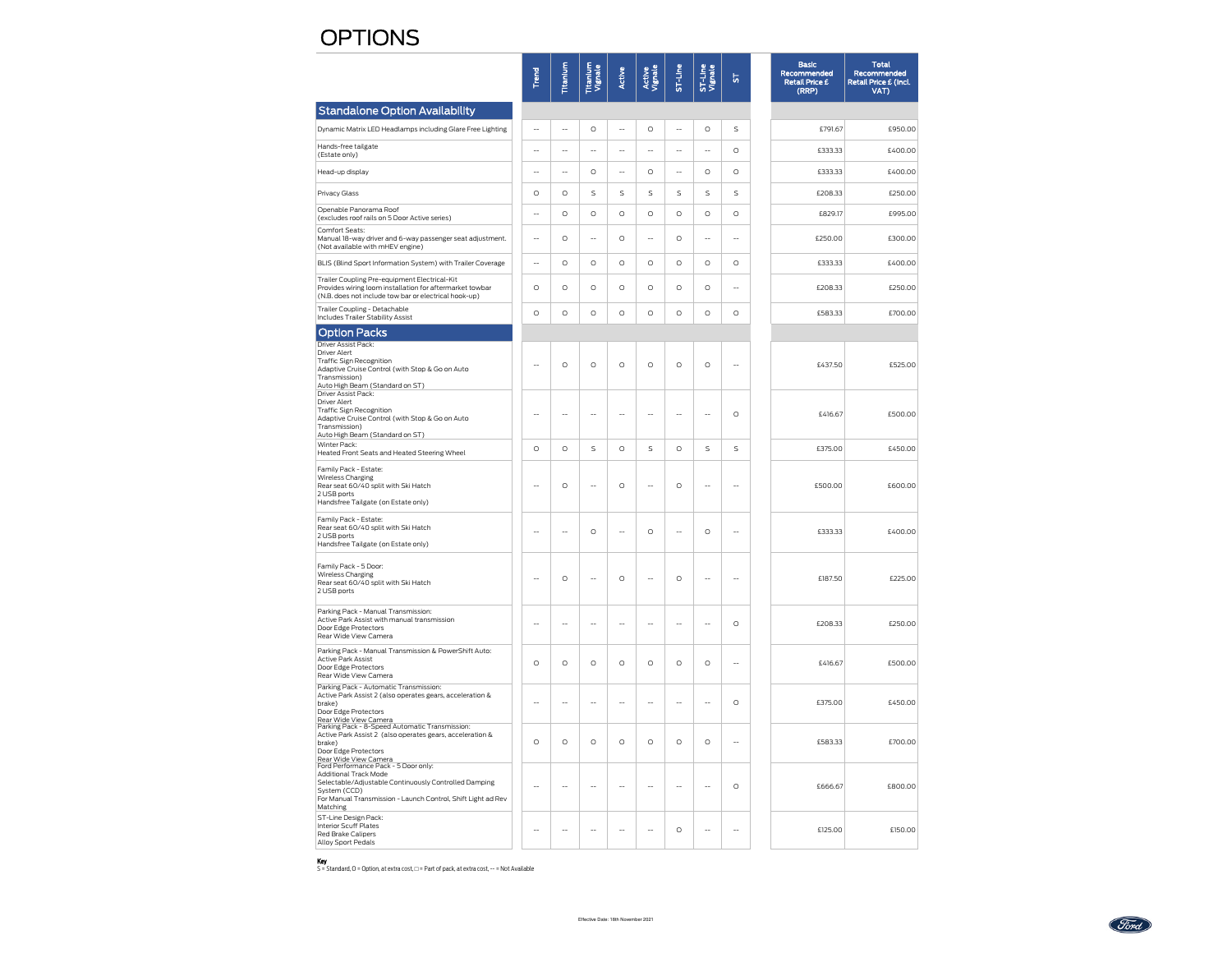## COLOUR & TRIM

|                  | <b>Colour Description</b>  | Trend                    | Titanium       | Titanium<br>Vignale | Active         | Active<br>Vignale | ST-Line                  | ST-Line<br>Vignale       | <b>ST</b>                | <b>Basic</b><br>Recommended<br>Retail Price £<br>(RRP) | <b>Total</b><br>Recommended<br><b>Retail Price £</b><br>(Incl. VAT) |
|------------------|----------------------------|--------------------------|----------------|---------------------|----------------|-------------------|--------------------------|--------------------------|--------------------------|--------------------------------------------------------|---------------------------------------------------------------------|
| Standard         | RACE RED                   | $\mathsf S$              | $\mathsf S$    | $\mathsf S$         | $\mathsf S$    | $\mathsf S$       | $\mathsf S$              | $\mathsf S$              | $\mathsf S$              | £0.00                                                  | £0.00                                                               |
| Premium          | FROZEN WHITE               | $\circ$                  | $\circ$        | $\circ$             | $\circ$        | $\circ$           | $\circ$                  | $\circ$                  | $\circ$                  | £229.17                                                | £275.00                                                             |
| Premlum          | AGATE BLACK                | $\circ$                  | $\circ$        | $\circ$             | $\circ$        | $\circ$           | $\circ$                  | $\circ$                  | $\circ$                  | £479.17                                                | £575.00                                                             |
| Premium          | MOONDUST SILVER            | $\circ$                  | $\circ$        | $\circ$             | $\circ$        | $\circ$           | $\circ$                  | $\circ$                  | $\overline{\phantom{a}}$ | £479.17                                                | £575.00                                                             |
| Premlum          | Chrome Blue                | $\circ$                  | $\circ$        | $\circ$             | $\circ$        | $\circ$           | $\circ$                  | O                        | $\overline{\phantom{a}}$ | £479.17                                                | £575.00                                                             |
| <b>Exclusive</b> | DESERT ISLAND BLUE         | $\hspace{0.05cm} \ldots$ | $\circ$        | $\circ$             | $\sim$         | $\sim$            | $\circ$                  | O                        | $\overline{\phantom{a}}$ | £604.17                                                | £725.00                                                             |
| <b>Exclusive</b> | <b>MAGNETIC</b>            | $\circ$                  | $\circ$        | $\circ$             | $\circ$        | $\circ$           | $\circ$                  | $\circ$                  | $\circ$                  | £604.17                                                | £725.00                                                             |
| <b>Exclusive</b> | "≯<br><b>FANTASTIC RED</b> | $\overline{\phantom{a}}$ | $\circ$        | $\circ$             | $\circ$        | $\circ$           | $\circ$                  | O                        | $\circ$                  | £687.50                                                | £825.00                                                             |
| <b>Exclusive</b> | <b>MEAN GREEN</b>          | $\qquad \qquad \qquad -$ | $\overline{a}$ | $\overline{a}$      | $\overline{a}$ | $\overline{a}$    | $\overline{\phantom{a}}$ | $\overline{\phantom{a}}$ | $\circ$                  | £687.50                                                | £825.00                                                             |

|              | <b>Trim Description</b>                                                   | Trend             | <b>Titanium</b>   | <b>Titanium</b><br>Vignale                     | Active                                         | Active<br>Vignale        | ST-Line                  | ST-Line<br>Vignale       | <b>ST</b>                |       |       |
|--------------|---------------------------------------------------------------------------|-------------------|-------------------|------------------------------------------------|------------------------------------------------|--------------------------|--------------------------|--------------------------|--------------------------|-------|-------|
| <b>Trims</b> | Cloth trim in Black with metal grey stitching                             |                   | $-$               | $-$                                            | $-$                                            | $-1$                     | $-1$                     | $- -$                    | $\sim$                   | £0.00 | £0.00 |
|              | Cloth trim in Black with metal grey stitching                             | $-$               | S                 | $- -$                                          | $- -$                                          | $- -$                    | $- -$                    | $- -$                    | $-$                      | £0.00 | £0.00 |
|              | Cloth trim in Black with red stitching                                    | $\sim$            | $\hspace{0.05cm}$ | $- -$                                          | $ -$                                           | $- -$                    |                          | $- -$                    | $\sim$                   | £0.00 | £0.00 |
|              | Cloth trim in Black with nordic blue stitching                            | $\hspace{0.05cm}$ | $\hspace{0.05cm}$ | $- -$                                          | $\overline{ }$<br>↘                            | $- -$                    | $- -$                    | $- -$                    | $\overline{\phantom{a}}$ | £0.00 | £0.00 |
|              | Premium seat in Ebony with full Sensico® and metal grey<br>stitching      | $-$               | $- -$             | $\overline{\mathsf{S}}$                        | $- -$                                          | $\overline{\mathbf{S}}$  | $- -$                    | $- -$                    | $- -$                    | £0.00 | £0.00 |
|              | Premium seat in Ebony with full Sensico® and red stitching                | $\hspace{0.05cm}$ | $- -$             | $- -$                                          | $- -$                                          | $- -$                    | $- -$                    | ς                        | $\overline{\phantom{a}}$ | £0.00 | £0.00 |
|              | Ford Performance seat in Ebony with Partial Sensico® and<br>red stitching | $\sim$            | $\hspace{0.05cm}$ | $\hspace{0.1mm}-\hspace{0.1mm}-\hspace{0.1mm}$ | $\hspace{0.1mm}-\hspace{0.1mm}-\hspace{0.1mm}$ | $\overline{\phantom{a}}$ | $\overline{\phantom{a}}$ | $\overline{\phantom{a}}$ | ς                        | £0.00 | £0.00 |

Key S = Standard, O = Option, at extra cost, ─ = Not Available \*Colours and trims reproduced in this price list may vary from the actual colours due to the limitations of the printing processes used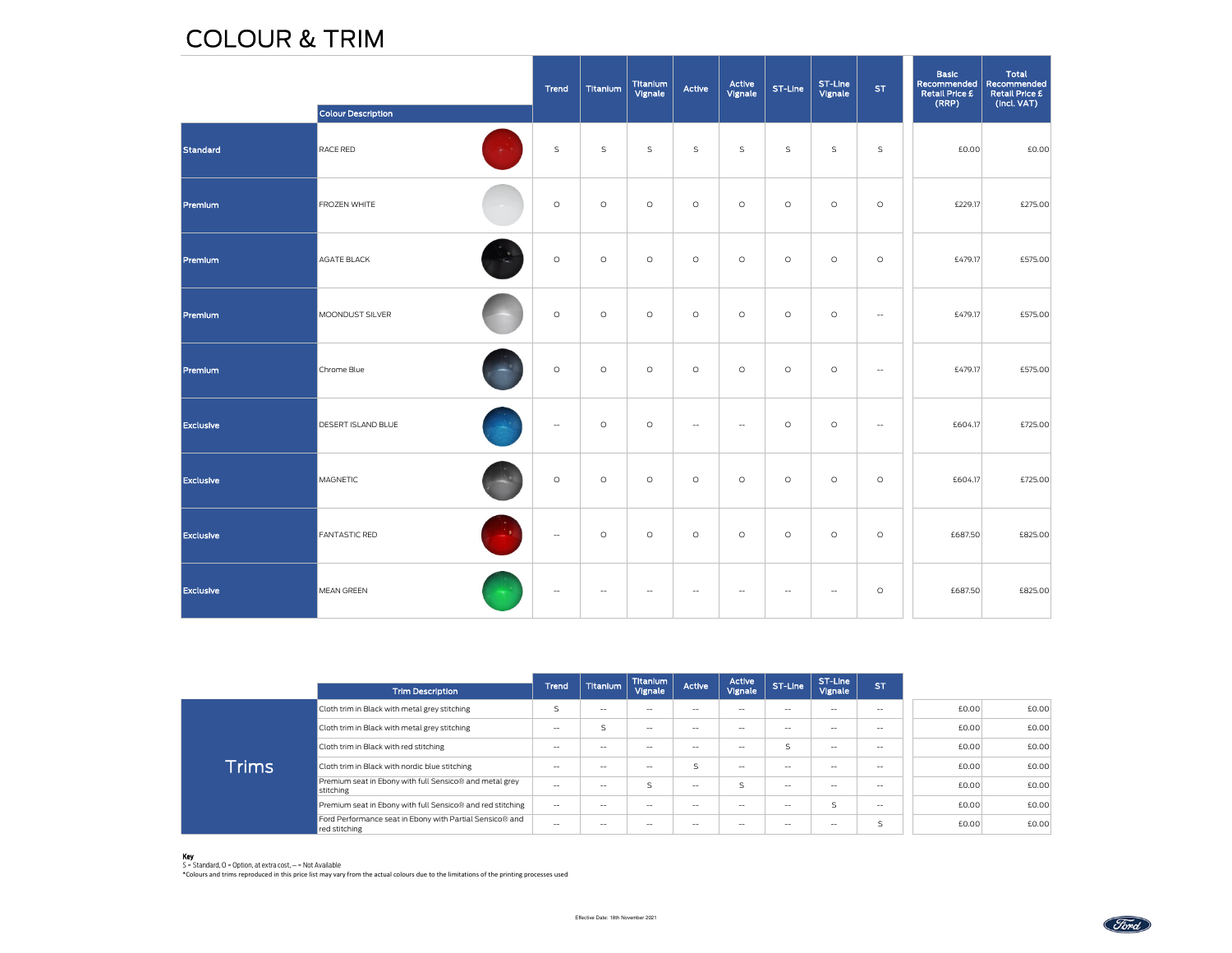## FUEL CONSUMPTION

The fuel consumption and CO2 emission figures shown in the table are derived from the Worldwide Harmonised Light Vehicle Test Procedure (WLTP). These figures may not reflect real life driving results, which will depend upo fitted, variations in weather, driving styles and vehicle load. The figures shown are for comparability purposes; only compare fuel consumption and CO2 figures with other vehicles tested to the same technical procedures.

You can also use Ford's online configurator to build and customise a new Ford vehicle: www.ford.co.uk/configurator . The configurator provides information about your configured vehicle's fuel consumption and CO2 emissions

|                          |                  |                                       |                          |                    |              |                             |                     |                                    | <b>Fuel Consumption (WLTP)</b>          |                                         | Co2 Emissions (WLTP)                            |                                    |                                     |
|--------------------------|------------------|---------------------------------------|--------------------------|--------------------|--------------|-----------------------------|---------------------|------------------------------------|-----------------------------------------|-----------------------------------------|-------------------------------------------------|------------------------------------|-------------------------------------|
| Engine                   | <b>Fuel Type</b> | Available On                          | Euro<br><b>Emissions</b> | Transmission       | <b>Drive</b> | Maximum<br>Power PS<br>(KW) | Torque<br><b>Nm</b> | Lowest<br>Performing<br>$(MPG)$ øø | <b>Highest</b><br>Performing<br>(MPG)øø | Lowest<br>Performing<br>(L/100km)<br>ØØ | <b>Highest</b><br>Performing<br>(L/100km)<br>øø | Lowest<br>Performing<br>$(Co2)$ øø | Highest<br>Performing<br>$(Co2)$ øø |
| 1.0L EcoBoost 125PS      | Petrol           | All series excl. ST                   | Euro 6d                  | 6-Speed Manual     | <b>FWD</b>   | 125PS (92kW)                | 170                 | 47.1                               | 52.3                                    | 6.0                                     | 5.4                                             | 121                                | 135                                 |
| 1.0L EcoBoost 125PS mHEV | Petrol mHEV      | All series excl. ST                   | Euro 6d                  | 7-Speed PowerShift | <b>FWD</b>   | 125PS (92kW)                | 170                 | 47.9                               | 52.3                                    | 5.9                                     | 5.4                                             | 122                                | 134                                 |
| 1.0L EcoBoost 155PS mHEV | Petrol mHEV      | All series excl. Trend &<br><b>ST</b> | Euro 6d                  | 6-Speed Manual     | <b>FWD</b>   | 155PS (114kW)               | 190                 | 51.4                               | 54.3                                    | 5.5                                     | 5.2                                             | 116                                | 124                                 |
| 1.0L EcoBoost 155PS mHEV | Petrol mHEV      | All series excl. Trend &<br>ST        | Euro 6d                  | 7-Speed PowerShift | <b>FWD</b>   | 155PS (114kW)               | 190                 | 49.6                               | 53.3                                    | 5.7                                     | 5.3                                             | 119                                | 129                                 |
| 2.3L EcoBoost 280PS      | Petrol           | <b>ST</b>                             | Euro 6d                  | 6-Speed Manual     | <b>FWD</b>   | 280 (206kW)                 | 420                 | 35.3                               | 35.3                                    | 8.0                                     | 8.0                                             | 183                                | 183                                 |
| 2.3L EcoBoost 280PS      | Petrol           | <b>ST</b>                             | Euro 6d                  | 7-Speed Automatic  | <b>FWD</b>   | 280 (206kW)                 | 415                 | 35.3                               | 35.8                                    | 8.0                                     | 7.9                                             | 182                                | 182                                 |
| 1.5L EcoBlue 120PS       | Diesel           | All series excl. ST                   | Euro 6d                  | 8-Speed Automatic  | <b>FWD</b>   | 120 (88kW)                  | 300                 | 56.5                               | 61.4                                    | 5.0                                     | 4.6                                             | 120                                | 131                                 |

#### Notes

#### øFord test figures.

øø The declared Fuel/Energy Consumptions, CO2-Emissions and Electric range are determined according to the technical requirements and specifications of the European Regulations (EC) 715/2007 and (EU) 2017/1151 as last ame of charge or can be downloaded under https://carfueldata.vehicle-certification-agency.gov.uk/.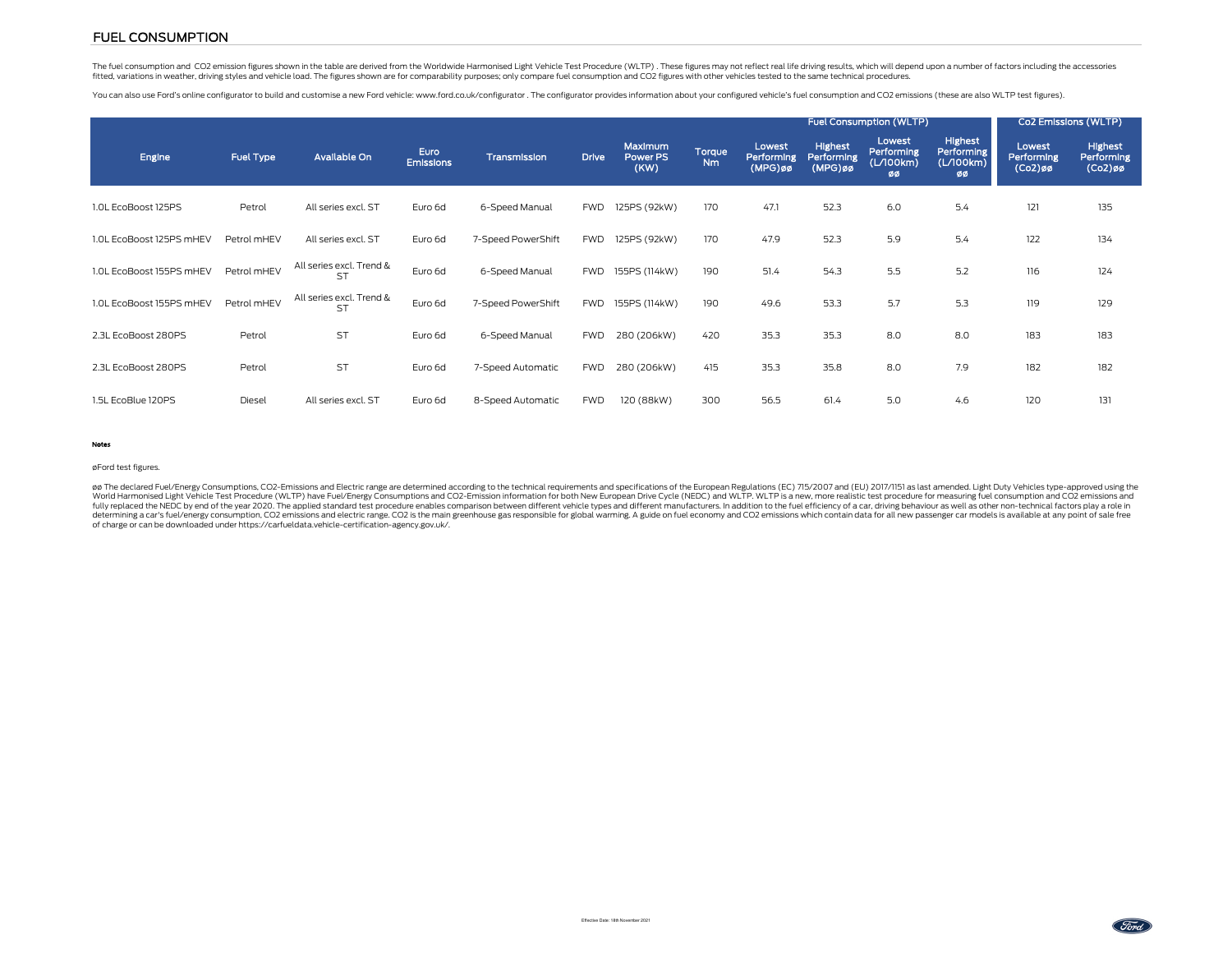# PERFORMANCE

| Engine                                                                                                                                                               | <b>Euro Stage</b>                                              | Transmission                                                                                                        | Maximum<br>Power<br>PS (kW)                                             | Torque<br>N <sub>m</sub>               | $0-62$ mph<br>(secs)                     | <b>Max Speed</b><br>mph                |
|----------------------------------------------------------------------------------------------------------------------------------------------------------------------|----------------------------------------------------------------|---------------------------------------------------------------------------------------------------------------------|-------------------------------------------------------------------------|----------------------------------------|------------------------------------------|----------------------------------------|
| 5 Door Petrol                                                                                                                                                        |                                                                |                                                                                                                     |                                                                         |                                        |                                          |                                        |
| 1.0L Ford EcoBoost 125PS<br>1.0L EcoBoost 125PS mHEV<br>1.0L EcoBoost 155PS mHEV<br>1.0L EcoBoost 155PS mHEV<br>2.3L Ford EcoBoost 280PS<br>2.3L Ford EcoBoost 280PS | Euro 6d<br>Euro 6d<br>Euro 6d<br>Euro 6d<br>Euro 6d<br>Euro 6d | 6-Speed Manual<br>7-Speed PowerShift<br>6-Speed Manual<br>7-Speed PowerShift<br>6-Speed Manual<br>8-Speed Automatic | 125 (92)<br>125(92)<br>155 (114)<br>155 (114)<br>280 (206)<br>280 (206) | 170<br>170<br>190<br>190<br>420<br>415 | 10.2<br>10.2<br>9.0<br>8.4<br>5.7<br>5.7 | 124<br>121<br>131<br>129<br>155<br>155 |
| 5 Door Diesel                                                                                                                                                        |                                                                |                                                                                                                     |                                                                         |                                        |                                          |                                        |
| 1.5L EcoBlue 120PS                                                                                                                                                   | Euro 6d                                                        | 8-Speed Automatic                                                                                                   | 120 (88)                                                                | 300                                    | 10.6                                     | 120                                    |
| <b>Estate Petrol</b>                                                                                                                                                 |                                                                |                                                                                                                     |                                                                         |                                        |                                          |                                        |
| 1.0L Ford EcoBoost 125PS<br>1.0L EcoBoost 125PS mHEV<br>1.0L EcoBoost 155PS mHEV<br>1.0L EcoBoost 155PS mHEV<br>2.3L Ford EcoBoost 280PS<br>2.3L Ford EcoBoost 280PS | Euro 6d<br>Euro 6d<br>Euro 6d<br>Euro 6d<br>Euro 6d<br>Euro 6d | 6-Speed Manual<br>7-Speed PowerShift<br>6-Speed Manual<br>7-Speed PowerShift<br>6-Speed Manual<br>8-Speed Automatic | 125 (92)<br>125(92)<br>155 (114)<br>155 (114)<br>280 (206)<br>280 (206) | 170<br>170<br>190<br>190<br>420<br>415 | 10.5<br>10.4<br>9.1<br>8.6<br>5.8<br>5.8 | 123<br>120<br>130<br>128<br>155<br>155 |
| <b>Estate Diesel</b>                                                                                                                                                 |                                                                |                                                                                                                     |                                                                         |                                        |                                          |                                        |
| 1.5L EcoBlue 120PS                                                                                                                                                   | Euro 6d                                                        | 8-Speed Automatic                                                                                                   | 120(88)                                                                 | 300                                    | 10.9                                     | 119                                    |

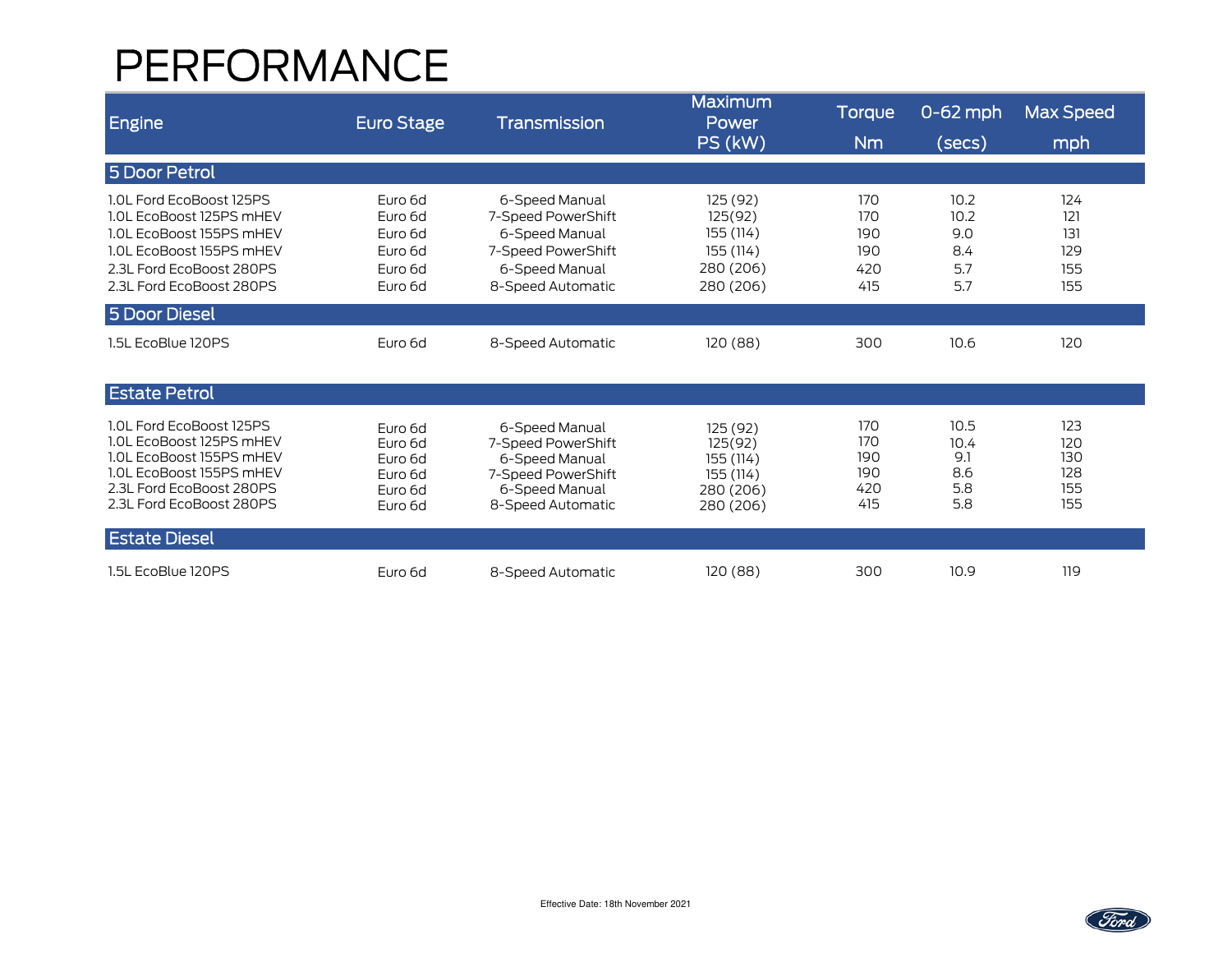## **ACCESSORIES**

| <b>Dealer Supplied Accessories</b>                                                        | Part<br>(FINIS)<br>Number | Recommended<br><b>Retail Price</b><br>(incl. VAT) | <b>Dealer Supplied Accessories</b>                                                     | Part<br>(FINIS)<br>Number | Recommended<br><b>Retail Price</b><br>(incl. VAT) |
|-------------------------------------------------------------------------------------------|---------------------------|---------------------------------------------------|----------------------------------------------------------------------------------------|---------------------------|---------------------------------------------------|
| Transportation                                                                            |                           |                                                   |                                                                                        |                           |                                                   |
| Fixed Tow Bar - 5-Door - Excludes Active - not with hands-free liftgate                   | 2313835                   | £297.01                                           | Fixed Tow Bar - Estate - Excludes Active - not with hands-free liftgate                | 2313836                   | £297.01                                           |
| Detachable Tow Bar - 5-Door                                                               | 2439439                   | £551.01                                           | Detachable Tow Bar - Estate                                                            | 2313838                   | £533.01                                           |
| EKit for Tow Bar, 13 pin - 5-Door                                                         | 2442311                   | £146.00                                           | EKit for Tow Bar - 13 pin - Estate                                                     | 2442496                   | £146.00                                           |
| Tow Bar Wiring Module                                                                     | 2239623                   | £98.00                                            | Roof Cross Bars for roof rails - 5-Door - Active - not with panoramic roof             | 2344826                   | £219.01                                           |
| Roof Cross Bars for roof rails - Estate - panoramic roof cannot be open                   | 2171008                   | £237.01                                           | Roof Base Carrier - 5-Door - Excludes Active - not with panoramic roof                 | 2203142                   | £237.01                                           |
| Load Retention Net - Estate                                                               | 2279504                   | £263.01                                           | Load Retention Guard, upper half height behind rear seats - Estate                     | 2279505                   | £238.01                                           |
| Boot Liner - 5-Door - with tyre repair kit or mini spare wheel 1                          | 2304924                   | £63.00                                            | Boot Liner - 5-Door - with full size spare wheel & subwoofer                           | 2304937                   | £63.00                                            |
| Load Compartment Mat, reversible - 5-Door - with mini spare wheel or tyre repair kit      | 2230218                   | £81.00                                            | Load Compartment Mat, reversible - 5-Door with full size spare wheel                   | 2230217                   | £81.00                                            |
| Load Compartment Mat with logo - 5-Door - with double load floor                          | 2316030                   | £81.00                                            | Load Compartment Mat, reversible with logo - Estate                                    | 2269101                   | £81.00                                            |
| Foldable Transport Box, black fabric                                                      | 2470827                   | £22.00                                            | Thule* Roof Bike Carrier Expert 298                                                    | 2143360                   | £110.01                                           |
| Thule* Ski Carrier Extender 7325                                                          | 2318742                   | £212.01                                           |                                                                                        |                           |                                                   |
| Protection                                                                                |                           |                                                   |                                                                                        |                           |                                                   |
| Velour Floor Mats, front seats, with red stitching - Automatic Transmission <sup>2</sup>  | 2535632                   | £59.00                                            | Velour Floor Mats, front seats, with red stitching - Manual Transmission 4             | 2535636                   | £59.00                                            |
| Velour Floor Mats, front seats, with grey stitching - Automatic Transmission <sup>2</sup> | 2535634                   | £59.00                                            | Velour Floor Mats, front seats, with grey stitching - Manual Transmission <sup>2</sup> | 2535638                   | £59.00                                            |
| Premium Velour Floor Mats. front seats - Automatic Transmission <sup>2</sup>              | 2535646                   | £59.00                                            | Premium Velour Floor Mats. front seats - Manual Transmission <sup>2</sup>              | 2535672                   | £59.00                                            |
| Rubber Floor Mats, front seats - Manual Transmission                                      | 2531198                   | £39.00                                            | Rubber Floor Mats, front seats - Automatic Transmission                                | 2531200                   | £39.00                                            |
| Rubber Floor Mats, rear seats                                                             | 2531202                   | £25.34                                            | Mud Flaps, front - Titanium & Trend - not with body styling kit                        | 2339843                   | £45.00                                            |
| Mud Flaps, rear - 5-Door - Titanium & Trend - not with body styling kit                   | 2136901                   | £45.00                                            | Mud Flaps, front - Active                                                              | 2360335                   | £45.00                                            |
| Mud Flaps, rear - Estate - Titanium & Trend - not with body styling kit                   | 2269105                   | £45.00                                            | Scuff Plates, front - ST-Line                                                          | 2520627                   | £33.01                                            |
| Scuff Plates, front - Active                                                              | 2520630                   | £33.01                                            |                                                                                        |                           |                                                   |
| <b>Comfort &amp; Convenience</b>                                                          |                           |                                                   |                                                                                        |                           |                                                   |
| Wireless Charging Kit                                                                     | 2452297                   | £77.00                                            | Coat Hanger, matte black                                                               | 2448529                   | £43.00                                            |
| Umbrella Holder                                                                           | 1524823                   | £31.00                                            |                                                                                        |                           |                                                   |
| <b>Ford Performance Parts</b>                                                             |                           |                                                   |                                                                                        |                           |                                                   |
| Ford Performance Floor Mat. front - Automatic Transmission <sup>2</sup>                   | 2535591                   | £40.02                                            | Ford Performance Floor Mat. front - Manual Transmission <sup>2</sup>                   | 2536833                   | £49.75                                            |
| License Plate Holder with Ford Performance Logo, silver, single                           | 2372314                   | £6.60                                             | License Plate Holder with Ford Performance logo, black, single                         | 2372312                   | £6.60                                             |
| Ford Performance Valve Caps, black                                                        | 2308109                   | £8.69                                             | Ford Performance Valve Caps, black/red                                                 | 2308111                   | £8.69                                             |
| Ford Performance Valve Caps, silver/blue                                                  | 2308113                   | £8.69                                             |                                                                                        |                           |                                                   |
| Safety & Security                                                                         |                           |                                                   |                                                                                        |                           |                                                   |
| Ford First Aid Pack, with Velcro strip                                                    | 2311396                   | £11.01                                            | Ford Premium Safety Pack, with First Aid Kit, Warning Triangle, Hi-Visibility Vest     | 2431452                   | £24.00                                            |
| Warning Triangle <sup>3</sup>                                                             | 1460220                   | £5.01                                             |                                                                                        |                           |                                                   |

<sup>1</sup> Not with double load floor

<sup>3</sup> Item is non-Ford branded from an approved supplier

 $2$  For vehicles without fixing on passenger side

For any more information about any of the included Ford Accessories, or to view a full range of Ford Accessories visit www.ford-accessories.co.uk

This price list shows both original Ford accessories as well as a range of carefully selected products from third party suppliers, identified under that third party supplier's brand name.

Please note that third party supplier branded accessories do not come with a Ford warranty but are covered by the third party supplier's own warranty, the details of which can be obtained from your Ford Dealer.

Fitment of accessories may have an impact on your vehicle's fuel consumption.

Prices do not include fitting unless otherwise stated. Please refer to your Ford Dealer for fitted prices.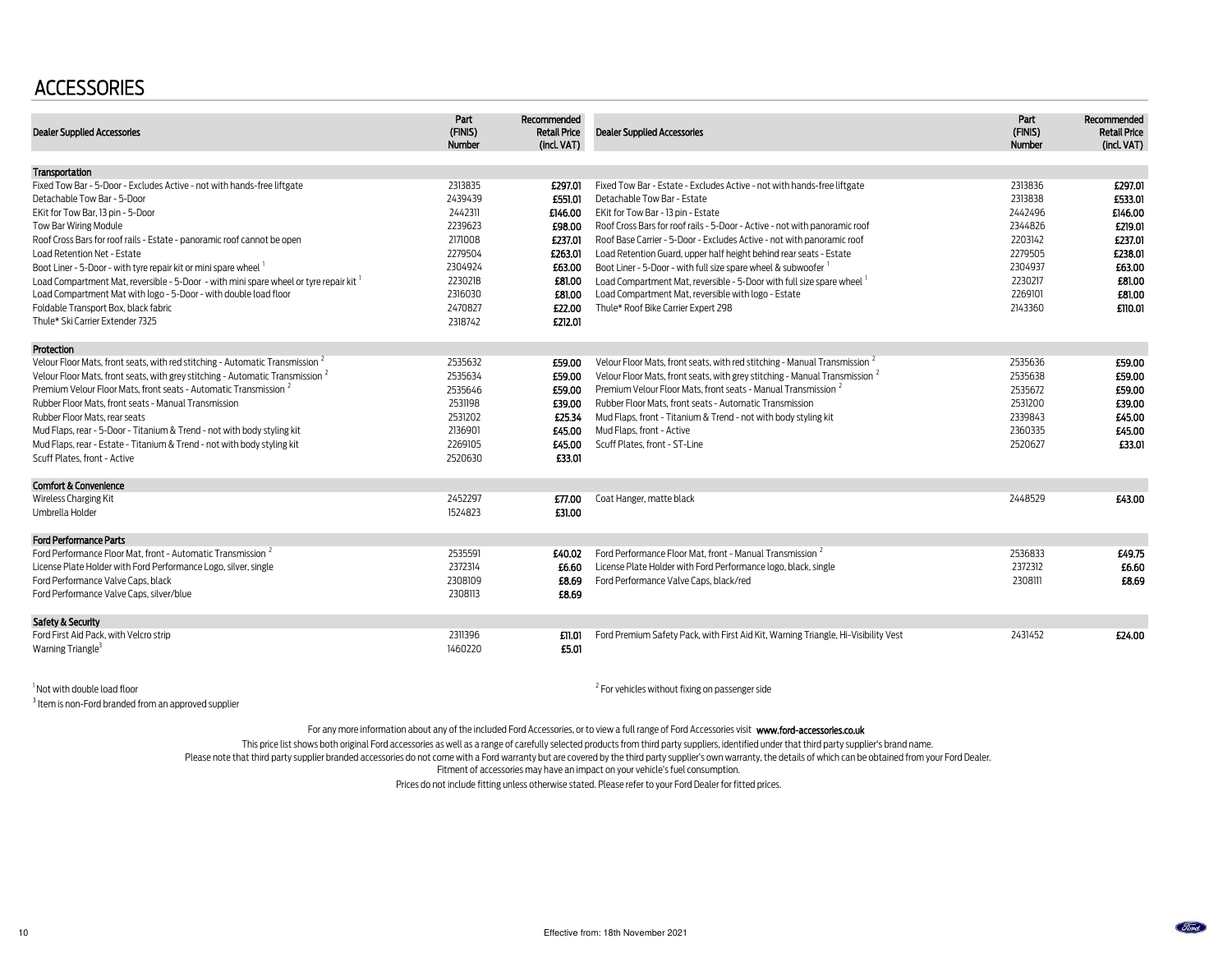## FORD PROTECT

Every new Ford car is protected by a 3 year/60,000 mile Ford Warranty. In addition, it will also come with Ford Assistance for 1 year, providing roadside assistance in the UK and throughout Europe.

#### Ford Protect Classic 4th/5th Year Extended Warranties

If you plan on keeping your car for longer than 3 years or are a high mileage driver you can extend your 3 year/60,000 mile warranty to either 4 years/80,000 miles or 5 years/100,000 miles.

Features:

Cover against the cost of repair or replacement of defective parts, or to repair a material, assembly or manufacturing defect recognised by Ford

Protection against unexpected repair bills

All repairs will be carried out by Ford Authorised Dealers using genuine Ford parts

Ford Protect Classic extended warranty plans can be purchased any time up until the vehicle's first date of registration

#### Ford Protect Service Plan

You can also upgrade to a Ford Protect Service Plan giving you the option of scheduled services and extended Ford Assistance.

Features:

Scheduled Servicing; covers scheduled servicing in accordance with Ford Standard Service Schedules including associated parts and labour, for the number of services applicable to your plan.

The Mandatory Annual Inspection, if applicable to your vehicle and replacement brake fluid (every other year)

Extended Ford Assistance; roadside assistance in the UK and throughout Europe

Vehicle Hire; for up to 7 days

The Ford Protect Service Plan can be purchased any time before the first service is due

#### Ford Protect Service Plan Plus (High Mileage Users Only)

You may choose to upgrade to a Ford Protect Service Plan Plus giving you the benefits of the Service Plan and also includes a Wear and Tear Plan.

Features:

All items covered within the Service Plan and in addition:

Brake Pads/shoes/discs; Clutch friction plate; Shock absorbers; Silencers; Wiper Blades; Bulbs

#### Exclusions: Tyres; Interior trims; glass, seat covers; pads; frames; springs; headrests, seat belts; sheet metals, water ingress, body seals and aerials. Bodywork and paint check and Air conditioning check.

Ford Protect Service Plan Plus can be purchased any time up until the vehicle's first date of registration

#### Notes and Conditions

There are no Ford Protect products available at this time for the PHEV and mHEV vehicles.

The length of your plan (and number of services on Service Plan and Service Plan Plus) applies from your new vehicle warranty commencement date, usually the date of first registration

Time and mileage limits apply to all Ford Protect Plans

Please contact your nearest Ford dealer for information on service intervals

It is a condition of Ford Protect Service Plan and Ford Protect Service Plan Plus that your vehicle is serviced by an Authorised Ford Repairer according to the schedules in your Ford Service Portfolio

In addition your Ford Service History Log must be kept up-to-date

Subject to the terms and conditions of the Ford Protect Plans

These Ford Protect Plans are transferable so it is an added benefit to the new owner if your decide to sell your vehicle

 Ask your Ford Dealer for full details of the Ford Protect Extended Warranty, Service Plan or Service Plan Plus and their associated Terms and Conditions or alternatively call Ford Protect on 03702 416726, Option 2, Option 2, or visit www.ford.co.uk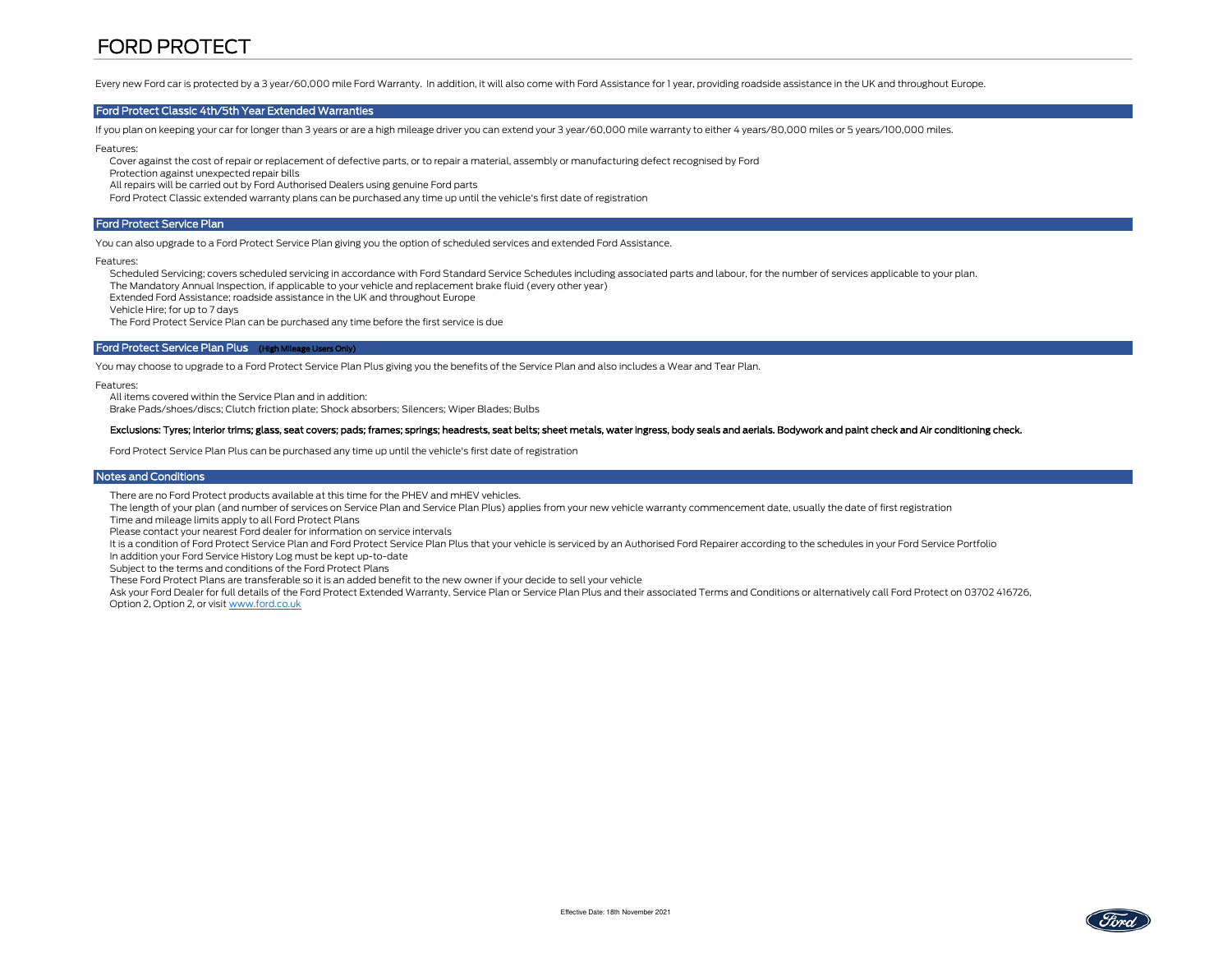## 'MANUFACTURERS RECOMMENDED ON THE ROAD' PRICES INCLUDE

|   | CO <sub>2</sub><br><b>Emissions</b><br>$(g/km)*$ | <b>Number</b><br><b>Plates</b><br>(Estimated)<br>£ | <b>Government First</b><br><b>Registration Fee</b><br>£ | <b>First Year Vehicle Excise</b><br>Duty (VED) Petrol and<br>Diesel vehicles which<br>meet RDE2 standards<br>£ | <b>First Year Vehicle Excise Duty</b><br>(VED) for Alternative Fuel<br>Vehicles (Hybrids, Plug-In<br><b>Hybrids and Battery Electric</b><br>Vehicles) £ | <b>Total Petrol and Diesel</b><br>vehicles which meet<br><b>RDE2</b> standards<br>£ | <b>Total Alternative</b><br><b>Fuel Vehicles</b><br>(Hybrids, Plug-In<br><b>Hybrids and</b><br><b>Battery Electric</b><br>Vehicles)<br>£ |
|---|--------------------------------------------------|----------------------------------------------------|---------------------------------------------------------|----------------------------------------------------------------------------------------------------------------|---------------------------------------------------------------------------------------------------------------------------------------------------------|-------------------------------------------------------------------------------------|------------------------------------------------------------------------------------------------------------------------------------------|
| А | 0.00                                             | 25.00                                              | 55.00                                                   | 0.00                                                                                                           | 0.00                                                                                                                                                    | 80.00                                                                               | 80.00                                                                                                                                    |
| B | $1 - 50$                                         | 25.00                                              | 55.00                                                   | 10.00                                                                                                          | 0.00                                                                                                                                                    | 90.00                                                                               | 80.00                                                                                                                                    |
| С | $51 - 75$                                        | 25.00                                              | 55.00                                                   | 25.00                                                                                                          | 15.00                                                                                                                                                   | 105.00                                                                              | 95.00                                                                                                                                    |
| D | 76-90                                            | 25.00                                              | 55.00                                                   | 115.00                                                                                                         | 105.00                                                                                                                                                  | 195.00                                                                              | 185.00                                                                                                                                   |
| E | $91 - 100$                                       | 25.00                                              | 55.00                                                   | 140.00                                                                                                         | 130.00                                                                                                                                                  | 220.00                                                                              | 210.00                                                                                                                                   |
| F | 101-110                                          | 25.00                                              | 55.00                                                   | 160.00                                                                                                         | 150.00                                                                                                                                                  | 240.00                                                                              | 230.00                                                                                                                                   |
| G | $111 - 130$                                      | 25.00                                              | 55.00                                                   | 180.00                                                                                                         | 170.00                                                                                                                                                  | 260.00                                                                              | 250.00                                                                                                                                   |
| H | 131-150                                          | 25.00                                              | 55.00                                                   | 220.00                                                                                                         | 210.00                                                                                                                                                  | 300.00                                                                              | 290.00                                                                                                                                   |
|   | 151-170                                          | 25.00                                              | 55.00                                                   | 555.00                                                                                                         | 545.00                                                                                                                                                  | 635.00                                                                              | 625.00                                                                                                                                   |
|   | 171-190                                          | 25.00                                              | 55.00                                                   | 895.00                                                                                                         | 885.00                                                                                                                                                  | 975.00                                                                              | 965.00                                                                                                                                   |
| K | 191-225                                          | 25.00                                              | 55.00                                                   | 1345.00                                                                                                        | 1335.00                                                                                                                                                 | 1425.00                                                                             | 1415.00                                                                                                                                  |
|   | 226-255                                          | 25.00                                              | 55.00                                                   | 1910.00                                                                                                        | 1900.00                                                                                                                                                 | 1990.00                                                                             | 1980.00                                                                                                                                  |
| M | <b>Over 255</b>                                  | 25.00                                              | 55.00                                                   | 2245.00                                                                                                        | 2235.00                                                                                                                                                 | 2325.00                                                                             | 2315.00                                                                                                                                  |

The delivery charge is included in the Basic Recommended Retail Price and is made on all models for delivery to the Dealer's premises. Where delivery is not made to the customer at the Dealer's premises a further charge may be made by the Dealer.

The Vehicle Excise Duty (VED) charged on new cars is based on their engine's CO2 emissions\* (expressed in grams per kilometre (g/km)). All CO2 emissions figures in g/km are derived from the Worldwide Harmonised Light Vehicle Test Procedure (WLTP). These figures may not reflect real life driving results, which will depend upon a number of factors including the accessories fitted, variations in weather, driving styles and vehicle load.'

You can also use Ford's online configurator to build and customise a new Ford vehicle: www.ford.co.uk/configurator . The configurator provides information about your configured vehicle's fuel consumption and CO2 emissions (these are also WLTP test figures).

The chart above shows the Bands and the VED which will be levied (for vehicles registered from 1st April 2021 onwards).

If a car's list price is over £40,000 (including VAT and factory fitted options) at first registration, the customer will pay an additional VED charge (currently £325) for five years after the end of the first registration addition to the standard VED charge per year, currently £150).